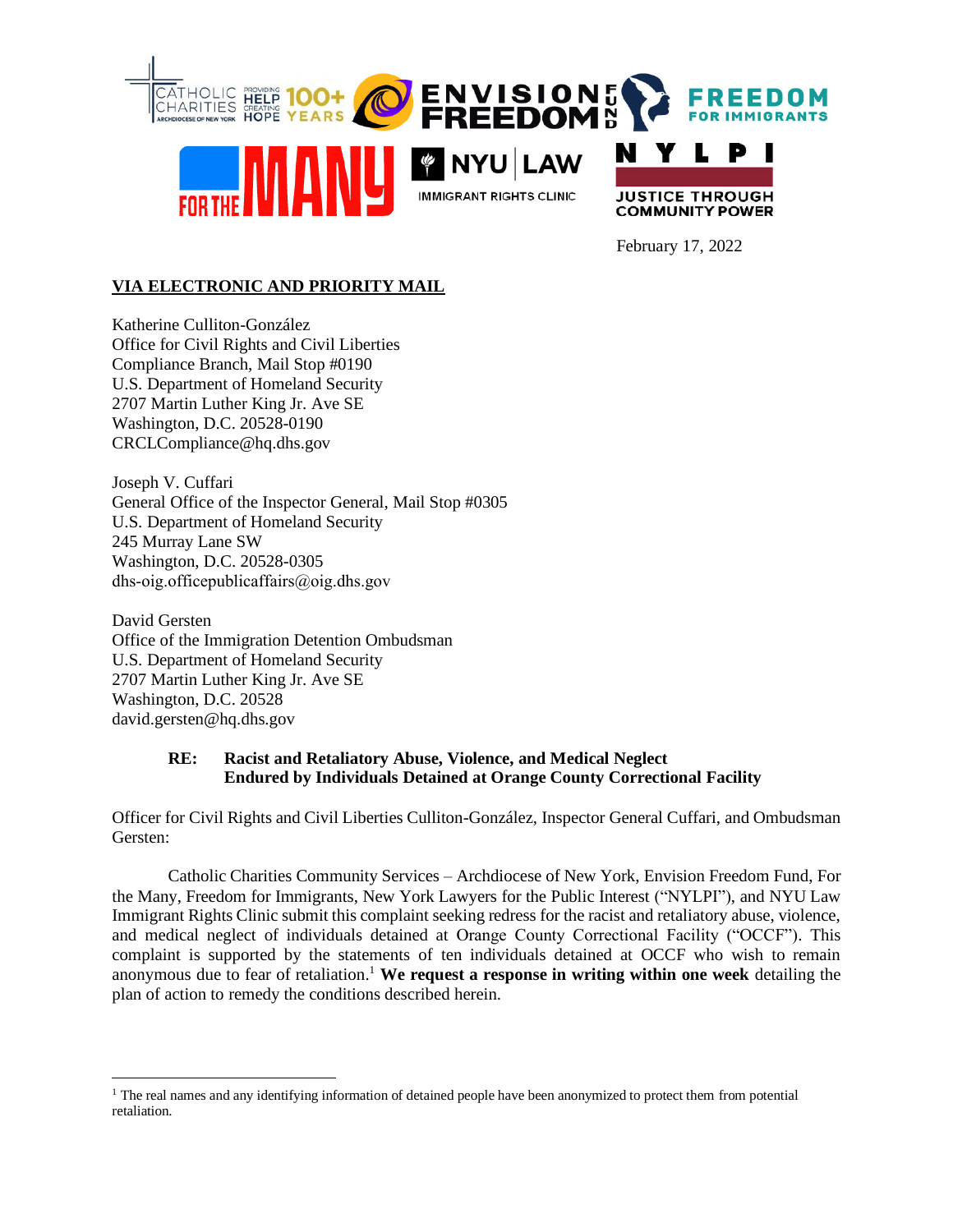People in immigration detention have the right to freedom from racial and religious discrimination, freedom from First Amendment retaliation, adequate medical care, and nonpunitive and safe conditions.<sup>2</sup> Additionally, OCCF is subject to ICE's National Detention Standards ("NDS"), which prohibit discrimination, excessive use of force, improper use of solitary confinement, and medical neglect, and also mandate sanitary and safe conditions.<sup>3</sup>

As outlined below and in the attached declarations, ICE and OCCF have repeatedly violated the rights of detained people. These latest examples appear to be part of a longer trend. Over the last several years, OCCF's appalling conditions have been the subject of multiple complaints, lawsuits, and media reports.<sup>4</sup> Indeed, the Office for Civil Rights and Civil Liberties ("CRCL") itself has previously investigated the facility in response to "numerous allegations of civil rights and civil liberties violations" and, most disturbingly, the 2016 death of an individual in ICE custody at OCCF.<sup>5</sup> Yet people detained at OCCF continue to report that jail officials individually and collectively engage in a culture of racist and retaliatory abuse, violence, and medical neglect.

These brazen violations of detained individuals' rights and dignity—which are emblematic of the abuses and neglect endemic to the immigration detention system—demand swift action. We urge CRCL, pursuant to its authority under 6 U.S.C. § 345, to immediately recommend:

- 1. Release of all individuals detained at OCCF to their communities;
- 2. Termination of ICE's Intergovernmental Services Agreement ("IGSA") with OCCF;
- 3. Pending release and termination of the IGSA:
	- a. Investigation of the conditions detailed herein, including racist and retaliatory physical violence, use of solitary confinement, abuse of power, and medical neglect; and
	- b. Removal of the following officers from any position where they exercise power over and interact with detained people: Officer Richard A. Bloise (Badge No. 366); Officer Ricardo

https://www recordonline.com/story/news/crime/2019/07/09/protest-denounces-orange-county-jail/4735

<sup>2</sup> *See Zadvydas v. Davis*, 533 U.S. 678, 694 (2001) (asserting that "punitive measures could not be imposed upon [noncitizens] ordered removed because 'all persons within the territory of the United States are entitled to the protection' of the Constitution" (quoting *Wong Wing v. United States*, 163 U.S. 228, 238 (1896)); *Charles v. Orange Cty.*, 925 F.3d 73, 85 (2d Cir. 2019) (holding that plaintiffs plausibly alleged that mental health discharge planning was part of constitutionally-required in-custody medical care); *see also Cruz v. Beto*, 405 U.S. 319, 321 (1972) (establishing that people in prison, "like other individuals, have the right to petition the Government for redress of grievances"); *City of Revere v. Massachusetts Gen. Hosp.*, 463 U.S. 239, 244 (1983) (extending constitutional protections available to imprisoned people to civilly-detained people).

<sup>3</sup> *See* U.S. Immigration and Customs Enforcement, 2019 National Detention Standards for Non-Dedicated Facilities §§ 1.1, 2.8, 2.9, 3.1, 4.3 (2019), https://www.ice.gov/detain/detention-oversight/2019 [hereinafter NDS 2019] (setting forth standards for environmental health and safety, use of force and restraints, special management units, disciplinary system, medical care, and religious practice).

<sup>4</sup> *See, e.g.*, Ex. P (CRCL complaint filed by L.G.C., an individual who has been subjected to retaliation, abuse, and violations of his substantive due process rights at OCCF) [hereinafter L.G.C. Compl.]; *see also* CRCL complaint filed in relation to assault of detained individual on January 1, 2022, at OCCF [hereinafter 1/1/2022 Assault Compl.] (on file with complainant); *Charles*, 925 F.3d at 73 (litigation related to mental health discharge planning at OCCF); Matthew Nanci, *Protest Denounces Orange County Jail Agreement with ICE*, REC. ONLINE (July 8, 2019, 10:50 P.M.),

<sup>489007/</sup> (describing reports from community members that individuals detained at OCCF were told, "Go back to your country, you aren't worth anything"); Annamarya Scaccia, *When Suicide Happens at Immigration Detention Centers, Who Is to Blame?*, VICE (May 26, 2017, 10:58 A.M.), https://www.vice.com/en/article/nejxwk/when-suicide-happens-at-immigration-detentioncenters-who-is-to-blame (reporting on mismanagement of an individual's diagnosed mental illness at OCCF); Mazin Sidahmed, *Assembly Members Slam Orange County Jail Over Immigrant Detention Conditions*, DOCUMENTED (Nov. 29, 2018), https ://documentedny.com/2018/11/29/assembly-members-slam-orange-county-jail-over-immigrant-detention-conditions/.

<sup>5</sup> Memorandum from Office for Civil Rights and Civil Liberties to Matthew Albence, Exec. Assoc. Dir., Enforcement and Removal Operations, U.S. Immigration and Customs Enforcement 1 (Apr. 27, 2018), https://www.dhs.gov/sites/default/fi les/publications/orange-county-expert-memo-04-27-18.pdf.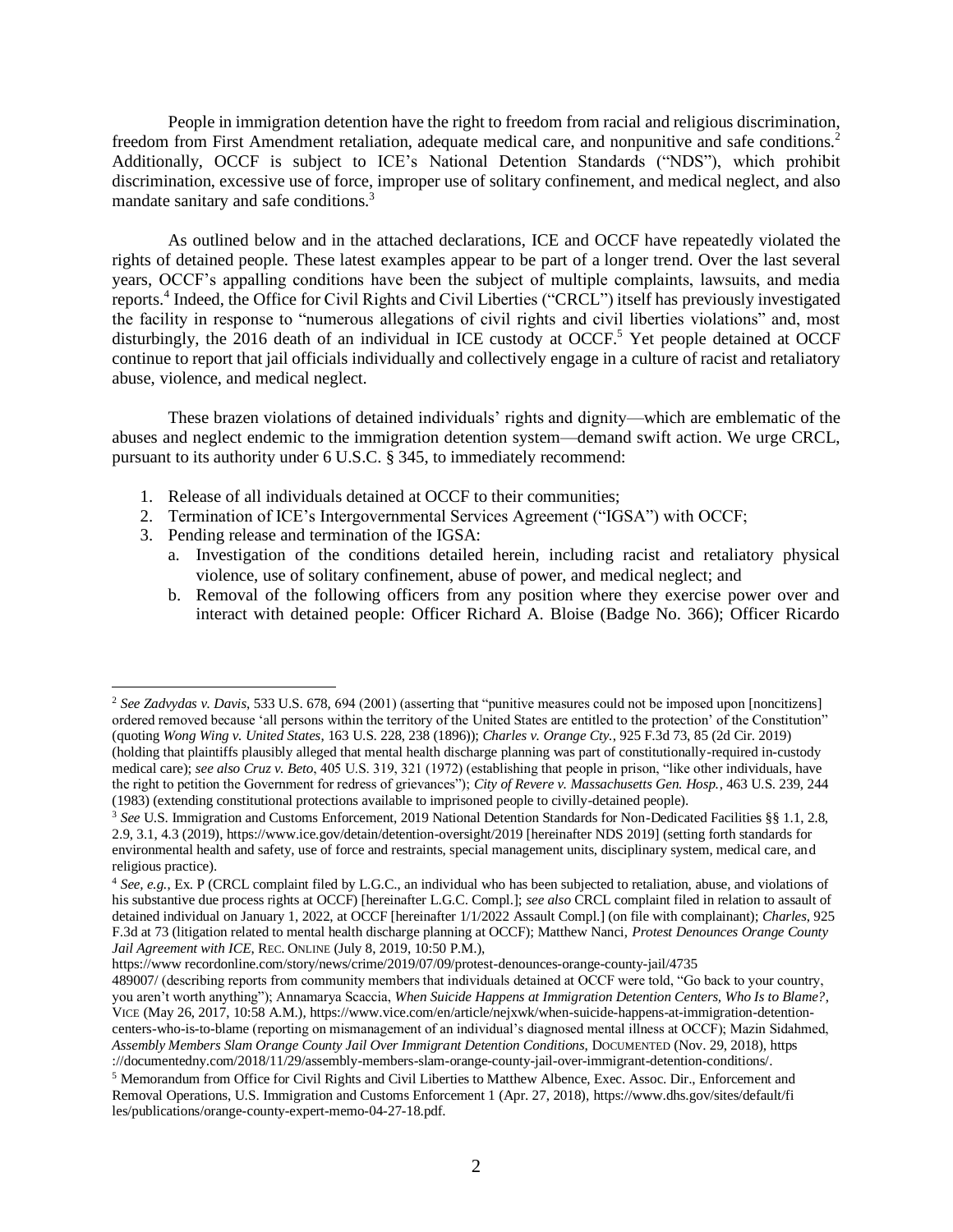Carde (Badge No. 523); Sergeant Daniel Figueroa; Sergeant Keith Conroy (Badge No. 117); Officer Michael P. Lattimer; Officer R. Laudato (Badge No. 551), and Sergeant Murphy.<sup>6</sup>

### **I. Racism and Religious Discrimination**

*"I feel like Officer Carde harasses me because I am . He picks on others who are also* **and orders us back in our cells.**" *–"Andres"*<sup>7</sup>

Based on the reports of detained people, racism and religious discrimination are entrenched in the culture of OCCF—a facility where the surrounding town is  $81\%$  white<sup>8</sup> and the corrections officers are "mostly white . . . ." The Sheriff's Office, which operates the facility, has publicly acknowledged former ties to the Oath Keepers, a group "known to be violent in carrying out extremist beliefs . . . ."<sup>10</sup> Undersheriff Kenneth Jones, for example, has reportedly recognized that he was a member of the Oath Keepers in 2013 and 2014, but claims that he cut ties with the organization several years ago because it became extremist.<sup>11</sup> However, when Undersheriff Jones joined the Oath Keepers, it expressly espoused anti-immigrant views describing immigrants as "[f]oreign invaders" and "illegal[s]" and calling for the impeachment of then-President Barack Obama for his support of immigrant rights.<sup>12</sup>

People detained at OCCF, who are disproportionately people of color,<sup>13</sup> report pervasive racist abuse, as well as anti-Muslim discrimination. Although detained people have organized to challenge this abuse, they report that it continues unabated.<sup>14</sup> Indeed, detained individuals' accounts make clear that not only have particular officials engaged in egregious racist acts, but also that they have been backed by the

<sup>6</sup> As established by the exhibits herein, these officers have been identified as violating detained individuals' civil rights and liberties. *See* Ex. E, "Agustin" Decl. ¶ 3 (Officer Bloise); Ex. F, "Andres" Decl. ¶¶ 6, 8 (Officer Carde, Officer Bloise); Ex. H, "Cristian" Decl. ¶¶ 4–5 (Officer Bloise, Officer Carde, Officer Laudato, Sergeant Figueroa); Ex. I, "Dario" Decl. ¶¶ 5, 12 (Sergeant Murphy, Officer Bloise, Officer Lattimer); Ex. J, "Ernesto" Decl. ¶ 4 (Sergeant Figueroa, Officer Carde); Ex. M, "Heriberto" Decl. ¶¶ 4, 12 (Officer Carde, Officer Bloise); Ex. B, Complaint of L.G.C. to Orange County Sheriff's Office 2 (Sergeant Conroy). In addition to these officials, detained people have identified other officials whose names and/or badge numbers they do not know, further necessitating a broader investigation.

 $7$  Ex. F, "Andres" Decl. ¶ 6.

<sup>8</sup> *QuickFacts: Goshen Town, Orange County, New York*, U.S. CENSUS BUREAU (July 1, 2021), https://www.census.gov/quick facts/goshentownorangecountynewyork.

<sup>9</sup> Ex. I, "Dario" Decl. ¶ 3.

<sup>10</sup> Becca Tucker, *Orange County Oath Keepers Had Roots in Sheriff's Office*, W. MILFORD MESSENGER (Feb. 15, 2021), http://www.westmilfordmessenger.com/news/local-news/orange-county-oath-keepers-had-roots-in-sheriff-s-office-FK1518654 (reporting that the undersheriff of Orange County, New York, was a member of the Oath Keepers in 2013 and 2014); *see also*  Heather Yakin & Chris McKenna, *Oath Keepers Militia Group at Center of Capitol Riot Cases Had Big NY Following Until Rift Emerged*, REC. ONLINE (Apr. 18, 2021, 11:44 P.M.), https://www.recordonline.com/in-depth/news/2021/04/18/militia-oathkeepers-capitol-riot-cases-large-ny-presence/7187192002/.

<sup>11</sup> Tucker, *supra* note 10.

<sup>&</sup>lt;sup>12</sup> Barack Obama Must Be Impeached and Removed from Office to Stop His 'Amnesty' of Illegal Aliens, OATH KEEPERS (Feb. 13, 2014), https://oathkeepersny.wordpress.com/2014/11/21/barack-obama-must-be-impeached-and-removed-from-office-to-stophis-amnesty-of-illegal-aliens/; *Oath Keepers Are Ready to Stand with You to Defend Your Constitutional Rights – Will You Stand with Us?*, OATH KEEPERS (Feb. 13, 2014), https://oathkeepersny.wordpress.com/2014/02/13/the-oathkeepers-are-ready-to-standwith-you-to-defend-your-constitutional-rights-will-you-stand-with-us/.

<sup>13</sup> In July 2019, 94% of people detained at OCCF were Black or Latinx. *See Immigration and Customs Enforcement Detention*, TRACIMMIGRATION (July 2019), https://trac.syr.edu/phptools/immigration/detention/. This figure indicates extreme

overrepresentation of Black and Latinx people at OCCF: 44% of immigrants in the United States are Latinx, and 10% are Black. *See* Jeanne Batalova, Mary Hanna, & Christopher Levesque, *Frequently Requested Statistics on Immigrants and Immigration in the United States*, MIGRATION POL'Y INST. (Feb. 11, 2021), https://www migrationpolicy.org/article/frequently-requestedstatistics-immigrants-and-immigration-united-states-2020.

<sup>&</sup>lt;sup>14</sup> See, e.g., Ex. O, Letter from detained individuals to OCCF (Feb. 8, 2022) (in letter signed by dozens of detained people, identifying concern "that this facility and the ICE department allows racist correctional officers to work" at the jail).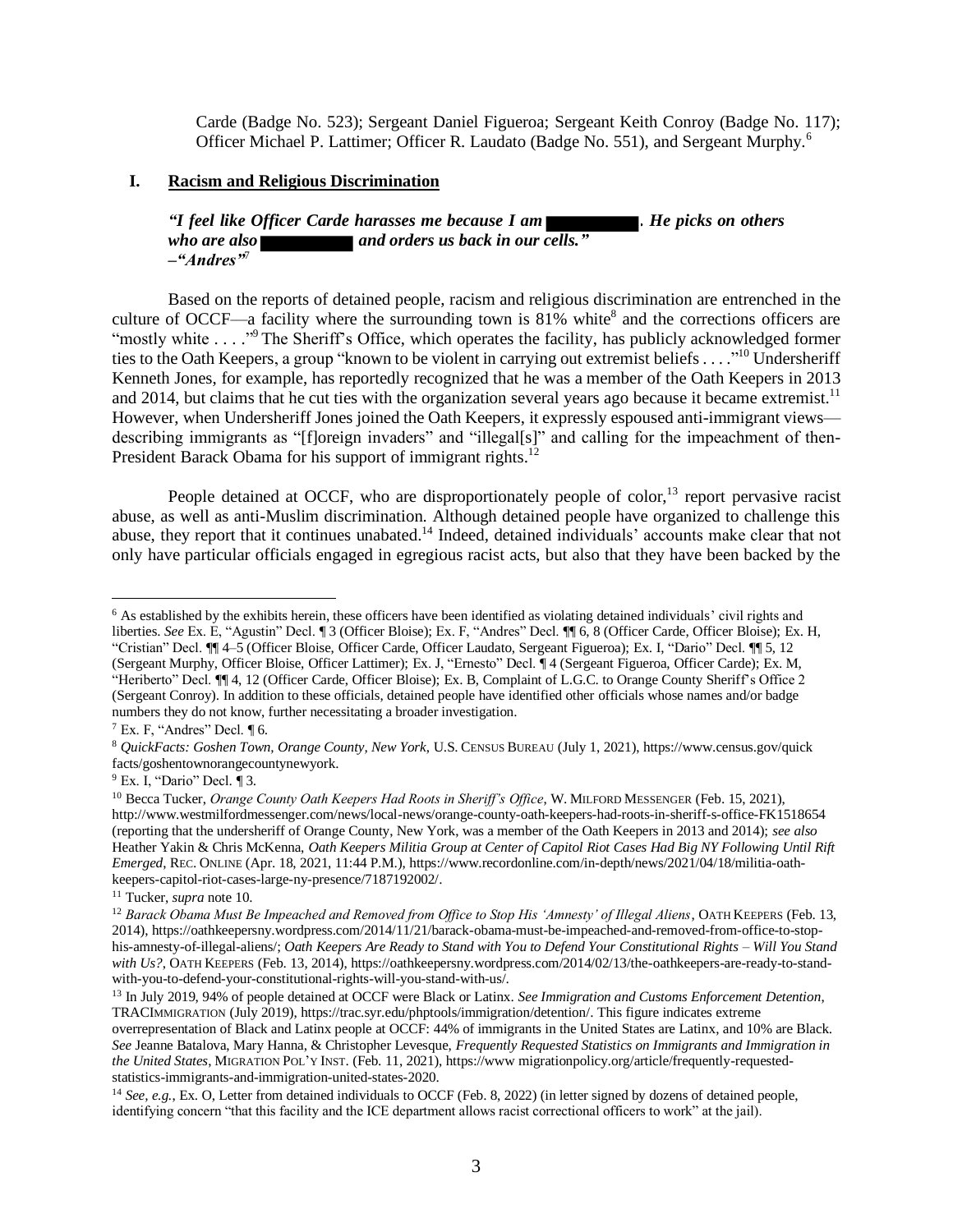chain of command.<sup>15</sup> Additionally, and disturbingly, although the Orange County Sheriff's Office claims that it screens its employees for extremist views,<sup>16</sup> public databases appear to connect Officer Bloise—a named defendant in an action filed pursuant to 42 U.S.C. § 1983<sup>17</sup>—to email accounts with the handle "nazikommando."<sup>18</sup> Publicly available records also tie Sergeant Figueroa to racist, anti-immigrant, and otherwise disturbing social media content.<sup>19</sup>

*Racism.* The NDS provide that detained people are entitled to "the right to protection from personal abuse . . . and harassment.<sup>320</sup> Additionally, detained people have "the right to freedom from discrimination" based on race."<sup>21</sup> OCCF officials' comments and actions constitute racist harassment in clear violation of ICE's own standards. Reports from people detained at OCCF indicate a pattern of abuse and harassment intended to cause distress by referencing race, national origin, and the possibility of violence.

Anti-Black racist hostilities are reportedly common at OCCF, with Black immigrants described as being especially targeted by guards. Officers reportedly call some detained people the N-word.<sup>22</sup> An officer "talks about how dark people's skin is and whether that means they're African or not," and "says that Africans have a certain kind of smell."<sup>23</sup>

Spanish-speaking immigrants at OCCF report insults and harassment simply for speaking in Spanish.<sup>24</sup> "Felix" described being reprimanded by a guard for speaking in Spanish to a Spanish-speaking nurse.<sup>25</sup> "Agustin" recounted how a guard told a group of men speaking in Spanish that "he didn't want to hear [them]," and then proceeded to turn the television—playing an English-language program—up to full volume. $26$ 

The mere fact of being an immigrant is reported to be a source of racist, cruel harassment from OCCF staff. Multiple individuals described instances in which they were told to "go back to your fucking country"; that if an officer were at the border, he "would kill all the immigrants"; that officers were "tired of all you immigrants"; and other xenophobic remarks.<sup>27</sup> Such incidents were described as widespread,

<sup>15</sup> *See, e.g.*, note 27, *infra* (describing officials at multiple levels of seniority engaging in racist abuse); *see also* Section VI, *infra* (describing the culture of impunity at OCCF).

<sup>16</sup> *See* Yakin & McKenna, *supra* note 10 (reporting that "[t]he Orange County Sheriff's Office performs thorough background checks on job applicants . . . including examining social media accounts and body tattoos 'to make sure they're not affiliated with groups that express hatred'").

<sup>17</sup> *See Kenlock v. Orange Cty.*, No. 20-CV-3693 (NSR), 2021 WL 4267309 (S.D.N.Y. Sept. 20, 2021).

<sup>&</sup>lt;sup>18</sup> *See* Ex. A, Index and Public Records Related to Orange County Sheriff's Office Correctional Officers.

<sup>&</sup>lt;sup>19</sup> *Id.* (including multiple posts that suggest immigrants carry disease, a depiction of the Statue of Liberty with overlaid text that reads, 'Where does it say bring me hostile, free loading assholes, waving their own flags?,' and xenophobic allegations about the Somali American community, among many other posts).

<sup>20</sup> NDS 2019, *supra* note 3, at 95 (Standard 3.1, Disciplinary System; II. Standards and Procedures; M. Notice to Detainees). <sup>21</sup> *Id.*

<sup>22</sup> *See* Ex. M, "Heriberto" Decl. ¶ 3.

<sup>&</sup>lt;sup>23</sup> Ex. H. "Cristian" Decl.  $\P$  4.

<sup>24</sup> Ex. G, "Benjamin" Decl. ¶ 3 ("[The guards] don't like when we speak in Spanish,"); *see also* Ex. I, "Dario" Decl. ¶ 4 ("The officers are very racist with the people who speak only Spanish.").

<sup>25</sup> Ex. K, "Felix" Decl. ¶ 4.

<sup>26</sup> Ex. E, "Agustin" Decl. ¶ 5; *see also* Ex. N, "Moises" Decl. ¶ 7.

<sup>&</sup>lt;sup>27</sup> Ex. I, "Dario" Decl. ¶ 5 (reporting Sergeant Murphy pointed a finger and yelled, "Why don't you go back to your fucking country?"); Ex. J, "Ernesto" Decl. ¶ 8 (describing hearing a captain say, "This is my damn jail, and if you don't like my rules, go back to your countries," and having heard a sergeant express similar sentiments); Ex. K, "Felix" Decl. ¶ 5 (reporting hearing a sergeant say, "Why don't you all go back to your country?"); Ex. N, "Moises" Decl. ¶ 5 (reporting that "[officers] say that we are immigrants, that we don't deserve respect"); Ex. P, L.G.C. Compl. at 2 (describing how an officer told L.G.C. he was "tired of all you immigrants," that "immigrants cause so many problems," and "if [he] were at the border, [he] would kill all of the immigrants").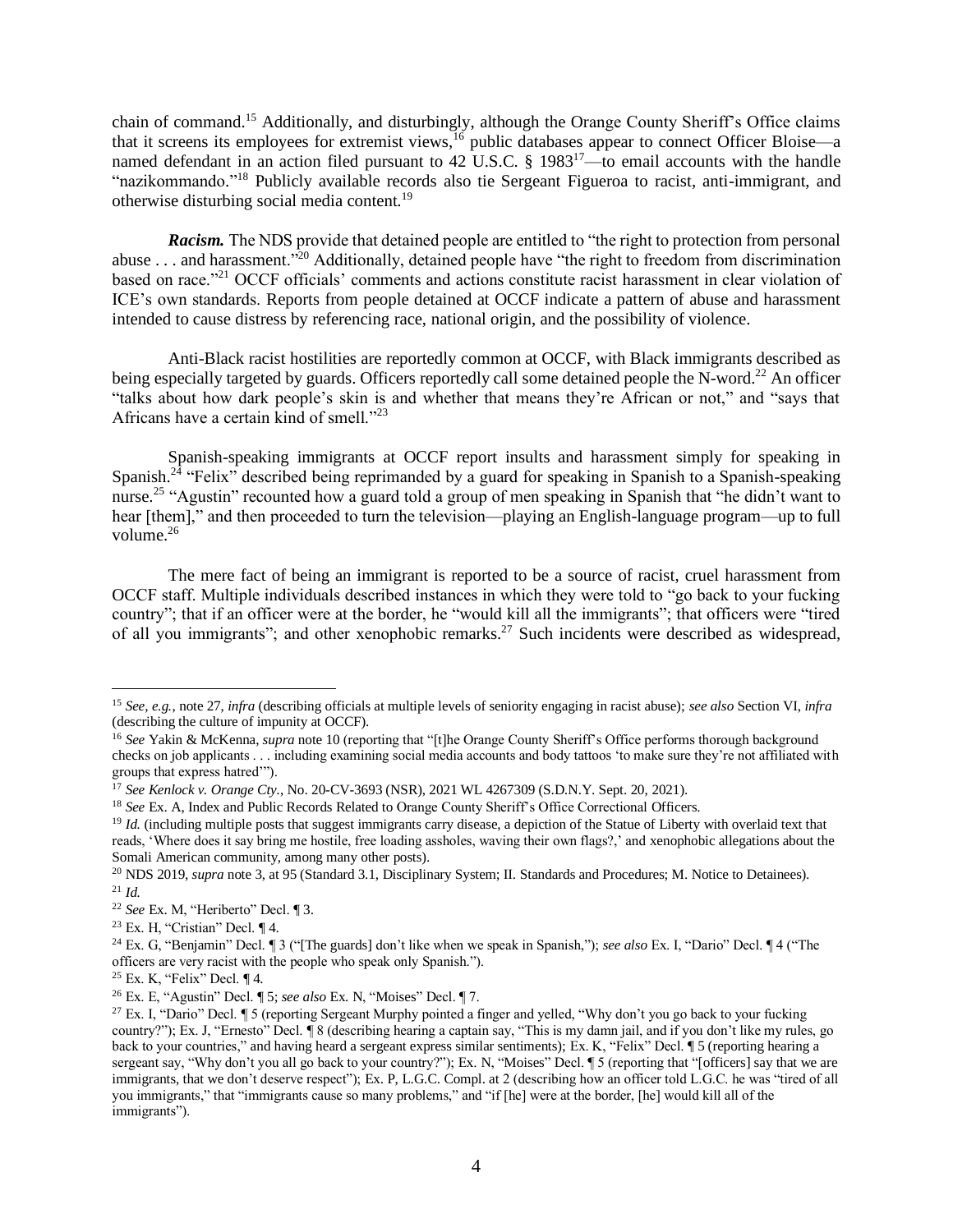spanning multiple officials, levels of the chain of command, and contexts—belying any suggestion that racist abuse at OCCF is isolated to a particular officer or unit.<sup>28</sup>

Reports of anti-Black racist harassment at OCCF are consistent with a pattern and practice of documented anti-Black racism in ICE detention facilities. There have been multiple civil rights complaints calling for investigation of ICE officers' and private prison guards' illegal use of threats, verbal harassment, coercion, and direct force against Black immigrants in detention centers.<sup>29</sup> Moreover, in *Persecuted in U.S. Immigration Detention: A National Report on Abuse Motivated by Hate*, Freedom for Immigrants found that hateful and racist language is accompanied by physical abuse, sexual harassment, or denial of access to resources.<sup>30</sup> We are gravely concerned for the safety and wellbeing of people detained at OCCF given that, historically, discriminatory comments have resulted in abuse and denial of care.<sup>31</sup>

*Religious Discrimination.* The NDS state that detained people are entitled to the "right of freedom from discrimination based on race, religion, national origin, gender, sexual orientation, physical or mental ability, or political beliefs."<sup>32</sup> Further, the standards specify that "ICE/ERO requires all facilities to provide detainees requesting a religious diet reasonable and equitable opportunity to observe their religious dietary practice within the constraints of the secure and orderly running of the facility."<sup>33</sup>

Detained peoples' experiences of religious discrimination clearly violate ICE's standards. Muslim immigrants at OCCF have reportedly been denied appropriate meals and prayer space. People who are supposed to receive Kosher or halal meals "get spoiled, stinking food constantly."<sup>34</sup> The officers also "make" it hard to pray": if the legal call room is unavailable for prayer, "[s]ome officers don't let Muslim immigrants pray" in the common area, "even though there is space."<sup>35</sup> Immigrants also reported being denied access to private space for religious services and harassment for adhering to their religious practices.<sup>36</sup>

<sup>28</sup> *See* note 27, *supra*.

<sup>29</sup> *See, e.g.*, *'Takes the human out of a person': Black Immigrants in Detention Describe Anti-Blackness, Egregious Abuses in New Civil Rights Complaint*, FREEDOM FOR IMMIGRANTS (Oct. 6, 2021),

https://www freedomforimmigrants.org/news/2021/10/6/takes-the-human-out-of-a-person-black-immigrants-in-detentiondescribe-anti-blackness-egregious-abuses-in-new-civil-rights-complaint; *see also 'Unchecked Culture of Abuse': Groups Demand Federal Intervention amid Anti-Black and Life-Endangering Harms Under ICE Field ICE Office*, S. POVERTY L. CENTER (Dec. 17, 2021), https://www.splcenter.org/presscenter/unchecked-culture-abuse-groups-demand-federal-interventionamid-anti-black-and-life.

<sup>30</sup> *See* Freedom for Immigrants, Persecuted in U.S. Immigration Detention: A National Report on Abuse Motivated by Hate, https://static1.squarespace.com/static/5a33042eb078691c386e7bce/t/5b3174e46d2a73f2d1f56aab/1529967847644/FFI\_NatRepor tAbuse\_062518.pdf.

<sup>31</sup> *See* Section IV, *infra*.

<sup>32</sup> NDS 2019, *supra* note 3, at 95 (Standard 3.1, Disciplinary System; II. Standards and Procedures; M. Notice to Detainees).

<sup>33</sup> *Id.* at 155 (Standard 5.3, Religious Practices); *see also id.* at 100–01 (Standard 4.1, Food Service).

<sup>34</sup> Ex. I, "Dario" Decl. ¶ 24.

<sup>35</sup> *Id.* ¶ 25.

<sup>36</sup> Ex. N, "Moises" Decl. ¶ 11; Ex. F, "Andres" Decl. ¶ 11.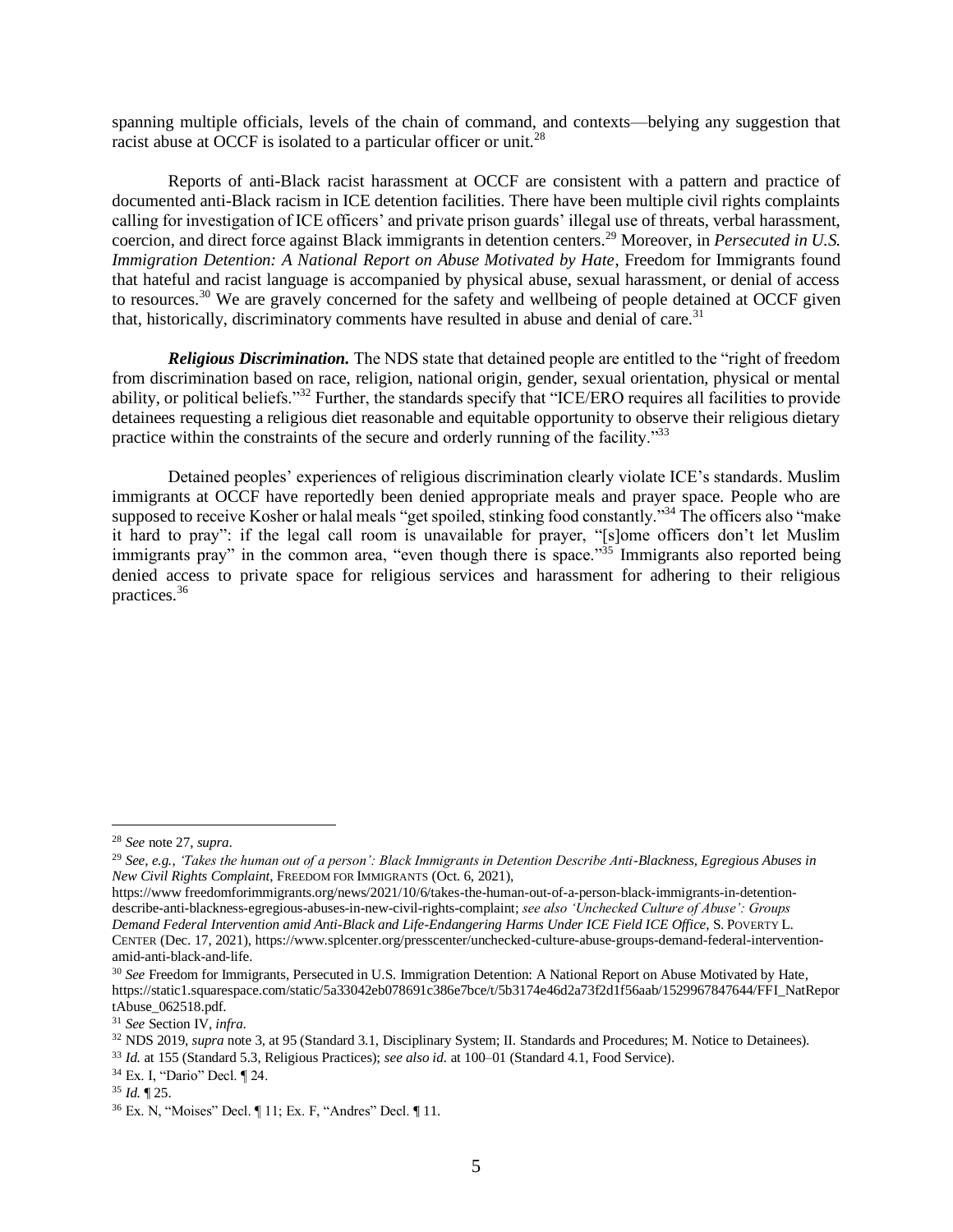### **II. Retaliatory Physical Violence and Use of Force**

*"It was six officers against one unarmed man. The officers jumped on him, hitting him. One of them was holding him down and another had his knee on the man's neck. They pepper sprayed him and wouldn't let him move. He was yelling for help. But we couldn't do anything. We thought that if we said anything more, they would torture us as well. . . We didn't feel safe before, but we knew we weren't safe after that. The officers have so much control over us. I am fearful of my life." –"Andres," describing the January 1, 2022, attack of a detained person*<sup>37</sup>

At least twice in just the past few months, large groups of OCCF officers and sergeants have reportedly used excessive force:<sup>38</sup> pepper spraying, kicking, punching, dragging, and/or handcuffing nonresistant people for non-violent acts and for exercising their First Amendment rights.<sup>39</sup> Witnesses recounted how on February 5, 2022, L.G.C., who has mental and cognitive disabilities and suffers chronic suicidality, was thrown to the ground, kicked, beaten, and handcuffed by at least seven officers after an interaction with Officer Bloise.<sup>40</sup> This violent attack marked what people in detention described as the culmination of months of targeted harassment by the guards, seemingly in response to L.G.C.'s filing of grievances and other litigation against the jail. $41$ 

On January 1, 2022, when a group attempted to exercise their First Amendment rights by speaking to a sergeant about Officer Bloise's racist abuse, individuals described how as many as twenty officers responded with violence.<sup>42</sup> The officers yelled insults at the men, shoving them towards their cells.<sup>43</sup> Several officers then attacked one of the men even though he was not resisting.<sup>44</sup> They tackled him to the ground, pepper spraying, kicking, punching, handcuffing, and dragging him away while he cried for help.<sup>45</sup> Multiple people described the man's red, swollen, and injured face after this beating.<sup>46</sup> In another unit that same day, officers reportedly grew violent when an officer miscounted the tablets he had collected from the people in the unit.<sup>47</sup> He amassed around thirty officers, who aggressively pushed people into their cells, locking them in early as retaliation for one of their own mistakes while yelling xenophobic vitriol like, "if [you] don't like being treated this way, [you] should go back to [your] countries."<sup>48</sup>

Accounts indicate that multiple guards were involved in each of these ugly attacks, emblematic of a culture of violence at OCCF.<sup>49</sup> Excessive force and the threat of violence pervade detained people's daily

<sup>37</sup> Ex. F, "Andres" Decl. ¶¶ 9–10.

<sup>&</sup>lt;sup>38</sup> Per the NDS 2019, "using force against a detainee offering no resistance" is "prohibited." The use of force may only involve "to gain control of an apparently dangerous detainee only under specified conditions." NDS 2019, *supra* note 3, at 44, 46 (addressing use of force, restraints, and prohibited use of force acts and techniques).

<sup>39</sup> 1/1/2022 Assault Compl. at 2; Ex. G, "Benjamin" Decl. ¶¶ 4–7; Ex. J, "Ernesto" Decl. ¶¶ 9–11; Ex. F, "Andres" Decl. ¶¶ 6–10; Ex. K, "Felix" Decl. ¶¶ 6–9; Ex. I, "Dario" Decl. ¶¶ 15–17.

<sup>40</sup> Ex. K, "Felix" Decl. ¶¶ 6–8; Ex. I, "Dario" Decl. ¶¶ 13–19. "Dario" describes how, despite L.G.C.'s lack of resistance, the sergeant beating L.G.C. drew his pepper spray but did not use it since the other officers beating L.G.C. were too close by and would be affected by the spray as well.

<sup>41</sup> Ex. I, "Dario" Decl. ¶ 12; Ex. J, "Ernesto" Decl. ¶ 13.

 $42$  1/1/2022 Assault Compl. at 2; Ex. G, "Benjamin" Decl.  $\P$  4–7.

 $43$  Ex. G, "Benjamin" Decl.  $\P$  6.

<sup>44</sup> 1/1/2022 Assault Compl. at 4–5; *see also* Ex. E, "Agustin" Decl. ¶¶ 13, 15.

<sup>45</sup> Ex. F, "Andres" Decl. ¶ 9; 1/1/2022 Assault Compl. at 2–8.

<sup>46</sup> Ex. H, "Cristian" Decl. ¶ 8; Ex. K, "Felix" Decl. ¶ 9.

 $47$  Ex. J, "Ernesto" Decl.  $\P\P$ 9-11.

 $48$  *Id.*  $\P$  10.

<sup>&</sup>lt;sup>49</sup> "Dario" describes how the officers "all watch each other's back," even telling detained people that the officers "won't go anywhere," that no matter what they do, "they won't ever get in trouble for their actions." Ex. I, "Dario" Decl. ¶ 11.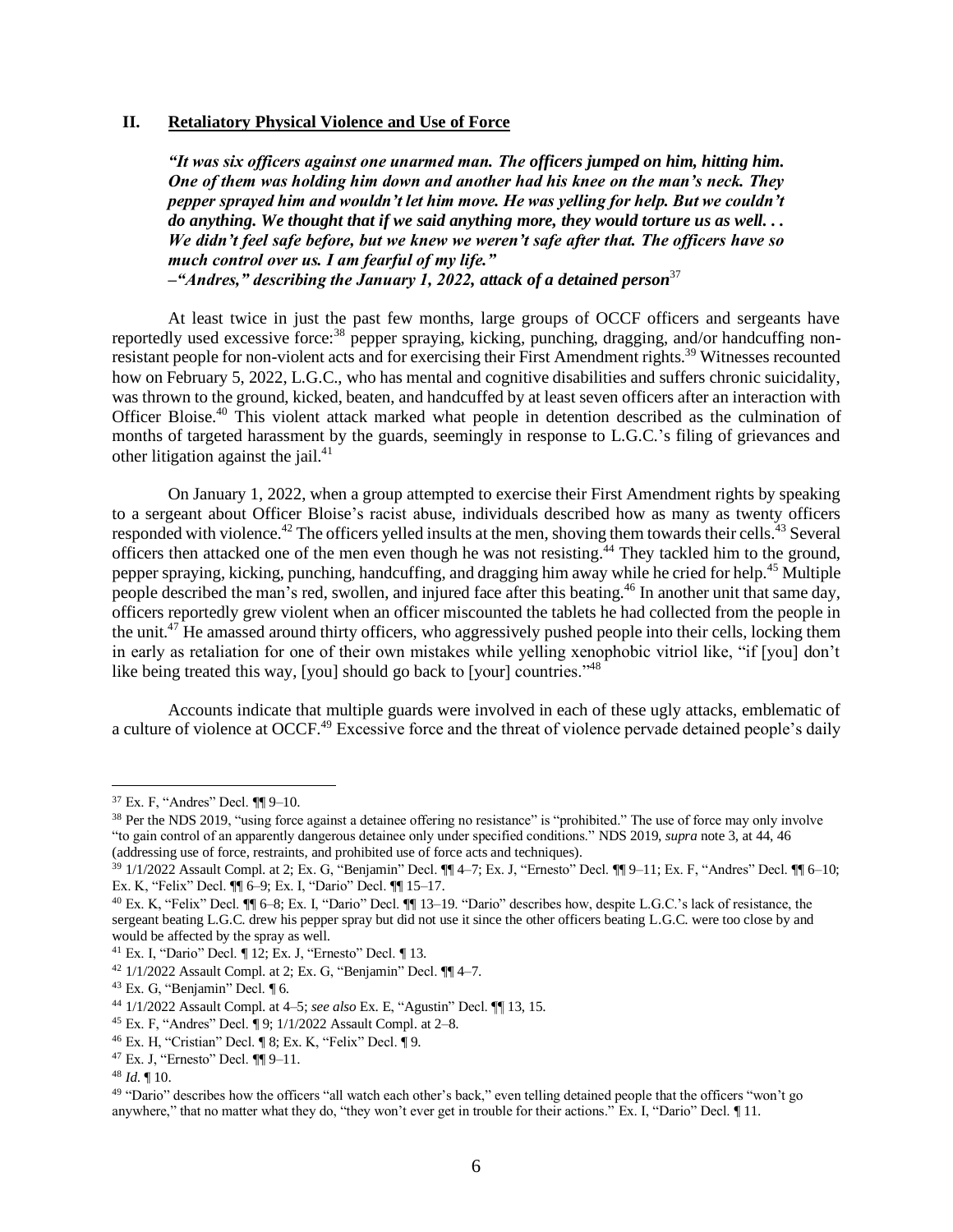lives and deeply impact their psyches.<sup>50</sup> "Agustin," who "suffered in [his] childhood; [he] saw people lose their lives," described how the January 1<sup>st</sup> attack triggered him: "I started having nightmares after what happened that day, when I saw how the officers behaved. I didn't feel safe in this place."<sup>51</sup>

Anyone detained or imprisoned by the government is guaranteed certain liberty interests such as reasonably safe conditions of confinement, freedom from unreasonable bodily restraint, and the right to food, clothing, medical care, and shelter.<sup>52</sup> The Due Process Clause of the Fifth Amendment guarantees that anyone detained by the government be free of gross physical abuse.<sup>53</sup> According to the NDS, "using force" against a detainee offering no resistance" is "prohibited."<sup>54</sup> The use of force may only be deployed "to gain control of an apparently dangerous detainee only under specified conditions."<sup>55</sup> The uses of force described in this section by officials at OCCF clearly demonstrate repeated protocol violations. OCCF officers beat, dragged, pepper strayed, and handcuffed people simply for pointing at the patterns of abuse at the facility or for merely being present on the scene.

# **III. Solitary Confinement, Particularly for Punitive Purposes and/or as A Form of First Amendment Retaliation**

*"After the [January 1st] incident, I was locked-in for five days as a punishment, just because they didn't want to pay attention to our grievances. . . . On the fourth day of my punishment, they took me to something like a court in the jail, where they read charges against me. . . . I said I was not guilty, but the jail found me guilty anyway. They told me not to tell anyone about what happened, not even my lawyer. I don't know why they told me that. Maybe because they already have a lot of complaints against the jail." –"Benjamin"* 56

It is well established that solitary confinement is torture.<sup>57</sup> At OCCF, detained people have reported that officers have repeatedly wielded solitary confinement—and its threat—to silence those attempting to exercise their First Amendment rights by collectively expressing their grievances.<sup>58</sup> In response to the January 1, 2022 events described in section II, *supra*, when people simply requested to speak to the sergeant, the group—including its most brutalized member<sup>59</sup>—was punished with solitary.<sup>60</sup> The group was subjected to a five-day lock-in, and everyone in the unit, regardless of their participation, was locked up for the rest of the day.<sup>61</sup> In the aftermath of the tablet incident described in section II, *supra*, after verbally and

<sup>60</sup> Ex. N, "Moises" Decl. ¶¶ 8–10.

<sup>50</sup> Ex. I, "Dario" Decl. ¶ 20; Ex. E, "Agustin" Decl. ¶ 15.

 $51$  Ex. E, "Agustin" Decl.  $\P$  15.

<sup>52</sup> *See Youngberg v. Romeo*, 457 U.S. 307, 315–16 (1982).

<sup>53</sup> *See Lynch v. Cannatella*, 810 F.2d 1363, 1374 (5th Cir. 1987).

<sup>54</sup> *See* NDS 2019, *supra* note 3, at 44 (Section 2.8 Use of Force and Restraints).

<sup>55</sup> *Id*.

<sup>56</sup> Ex. G, "Benjamin" Decl. ¶¶ 8–9.

<sup>57</sup> Tracy Hreski, *In the Cellars of the Hollow Men: Use of Solitary Confinement in U.S. Prisons and Its Implications Under International Laws against Torture*, 18 PACE INT. LAW REV. 1, 4–5, 8, 10, 13, 16–19, 21–24, 27 (2006) ("Solitary confinement use in the United States contravenes international law because it fulfills all four elements of torture."); *see generally* Grassian, Stuart, *Psychiatric Effects of Solitary Confinement*, 22 WASH. U.J.L. & POL'Y 325 (2006); *Solitary Confinement Should Be Banned in Most Cases, UN Expert Says*, UNITED NATIONS: UN NEWS (Oct. 18, 2022)

https://news.un.org/en/story/2011/10/392012-solitary-confinement-should-be-banned-most-cases-un-expert-says.

<sup>58</sup> Ex. G, "Benjamin" Decl. ¶¶ 4–8; Ex. F, "Andres" Decl. ¶¶ 6–7; Ex. E, "Agustin" Decl. ¶ 14; Ex. H, "Cristian" Decl. ¶¶ 7–8; Ex. N, "Moises" Decl. ¶¶ 9–10.

<sup>59</sup> 1/1/2022 Assault Compl. at 3 (describing assaulted individual being denied a medical workup "because he was 'going to the box'—a solitary confinement cell").

<sup>&</sup>lt;sup>61</sup> *Id*. Even those who did not participate in the peaceful protest for fear of retaliation and abuse from the guards—including the very consequence of solitary—were confined to their cells. "Moises" said, "[t]hey asked me to participate, but I decided not to. I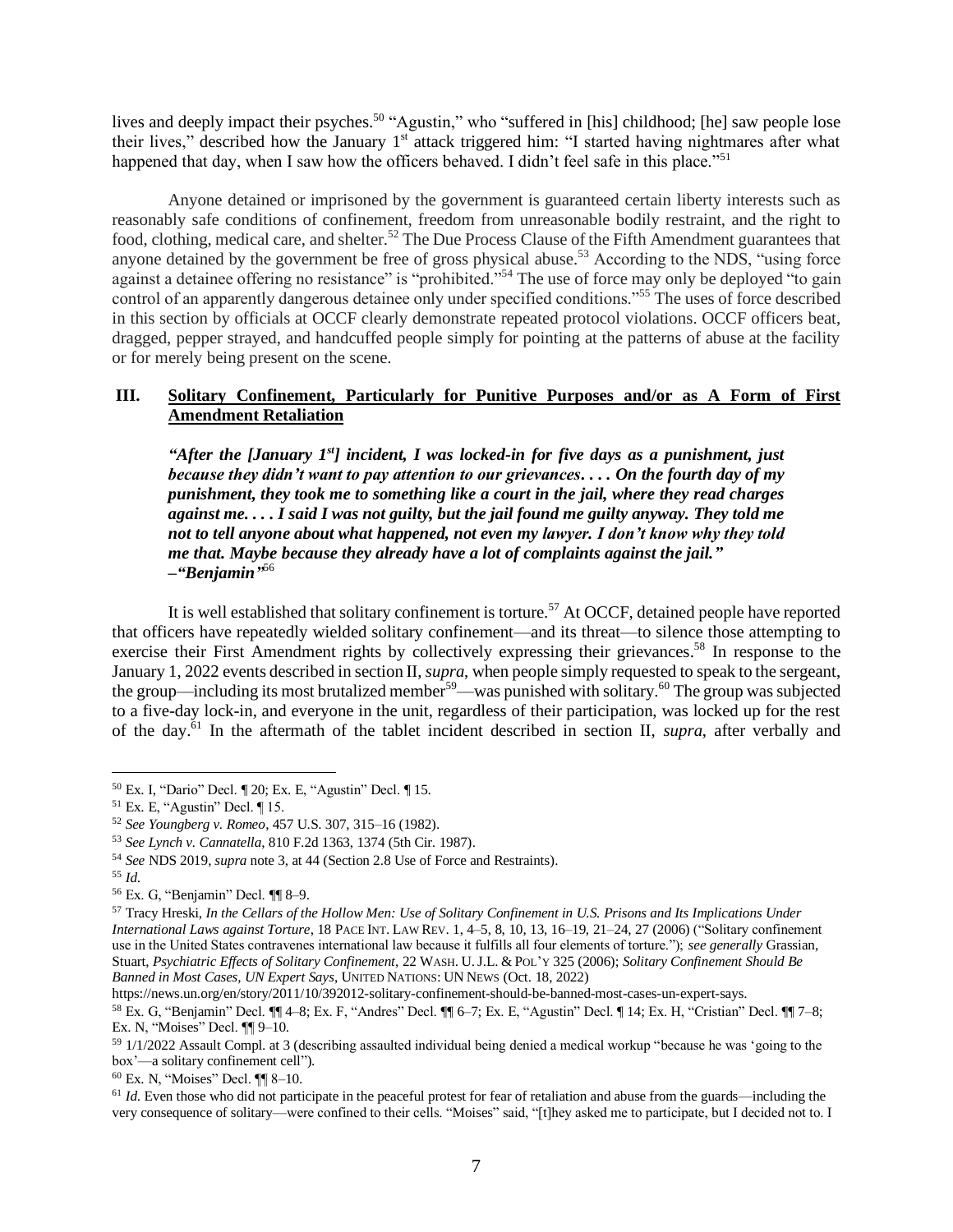physically abusing the protestors, officers locked in the entire unit early, wresting them of recreation as punishment for a guard's own mistake.<sup>62</sup> On February 5, 2022, after L.G.C. endured the beating described in section II, *supra*, officers again reportedly locked an entire unit in early.<sup>63</sup>

People in detention report that OCCF officers and sergeants abuse lock-ins as cruel and retaliatory punishment against individuals for personal and unknown reasons.<sup>64</sup> Numerous people discussed officers locking them in "for any little thing. If you have a cup of water in the common area and an officer doesn't like it, they'll make you go lock into your room."<sup>65</sup> Detained people report being locked-in for hours just for getting water,<sup>66</sup> using the vending machines,<sup>67</sup> making complaints,<sup>68</sup> being in their cells with the door unlocked,<sup>69</sup> having objects on the tables in their cells,<sup>70</sup> requesting to charge a tablet to call one's family,<sup>71</sup> and without any explanation.<sup>72</sup> "Andres" described being assaulted before being locked in for seven days for the offense of getting a drink of water and thus being a few moments late to return to his cell.<sup>73</sup> "Agustin" described being locked in for a full night and day for sharing food from his dinner tray as a "personal punishment, not recorded formally in a disciplinary log."<sup>74</sup> As "Heriberto" describes, the threat of the next retaliatory lock-in riddles daily life at OCCF: "[e]veryone here is panicked; everyone here is terrified of being locked in. Nobody speaks up out of fear."<sup>75</sup> Fear of additional time spent locked-in can be especially profound because isolation is the norm at OCCF: people detained at the facility report spending over fourteen hours locked up alone in their cells per each twenty-four-hour day.<sup>76</sup>

The NDS, with which ICE and OCCF are obligated to comply, states that "[a] detainee may be placed in disciplinary segregation only by order of the Institutional Disciplinary Panel (IDP), or its equivalent, after a hearing in which the detainee has been found to have committed a prohibited act and only when alternative dispositions would inadequately regulate the detainee's behavior."<sup>77</sup> Based on the standards, getting water, making complaints, or using services are not prohibited acts that would merit an individual to be placed in disciplinary segregation. In further violation of the NDS, OCCF guards failed to

<sup>66</sup> Ex. J, "Ernesto" Decl. ¶ 6.

<sup>69</sup> Ex. J, "Ernesto" Decl. ¶ 16.

<sup>75</sup> Ex. M, "Heriberto" Decl. ¶ 10.

was afraid. Any step out of line and there were consequences. They punish you for any disobedience . . . . It didn't matter that we weren't involved. They lock us in when they want." *Id*. ¶¶ 9–10.

<sup>62</sup> Ex. J, "Ernesto" Decl. ¶¶ 9–11.

<sup>63</sup> Ex. I, "Dario" Decl. ¶¶ 13–19.

 $64$  "They lock us up in our cell all the time without any reason.... They harass us and put us in segregation." Ex. F, "Andres" Decl. ¶ 4; *see also* Ex. I, "Dario" Decl. ¶ 12 (describing how Officer Bloise is infamously known as "always looking for an excuse to lock someone in").

<sup>65</sup> "They are racist: they will scream at us when they tell us to lock in, calling us 'immigrants,' and, in some cases, the N-word." Ex. M, "Heriberto" Decl. ¶ 3.

<sup>67</sup> *Id*.

<sup>68</sup> Ex. I, "Dario" Decl. ¶ 12; *see also* Ex. D, Rosa Santana Decl. ¶¶ 6–7 ("If detainees request . . . [toiletries] or complain about their lack, they are often locked in the 'box' for days. . . . They are being punished for everything and anything, and often their punishment is to lock them in their cells without food for the rest of the day.").

 $70$  Ex. H, "Cristian" Decl.  $\P$  5.

<sup>71</sup> *Id*.

<sup>72</sup> Ex. G, "Benjamin" Decl. ¶ 3 ("[The guards] will lock us into our cells without any cause"); *see also* Ex. J, "Ernesto" Decl. ¶ 13 who is Mexican—who has made a lot of complaints, and the guards treat him really bad. They lock him in for nothing.").

 $73$  Ex. F, "Andres" Decl.  $\P$  $6-7$ .

<sup>74</sup> Ex. E, "Agustin" Decl. ¶¶ 6–9.

<sup>76</sup> *Id.* ¶ 6 ("Heriberto" describes that spending much of each day alone in their cells makes them feel "suffocated."); *see also* Ex. I, "Dario" Decl. ¶ 21 (describing the daily schedule and noting that detained individuals are given only five hours and forty-five minutes of recreation time each day); *see also* Ex. D, Rosa Santana Decl. ¶ 5 ("People detained at OCCF have reported being locked in their cells for most of the day, with nothing to do but sleep day and night as there are no other ways to occupy their time. No services or educational courses are offered.").

<sup>77</sup> *See* NDS 2019, *supra* note 3, at 56–57 (Section 2.9 Special Management Units).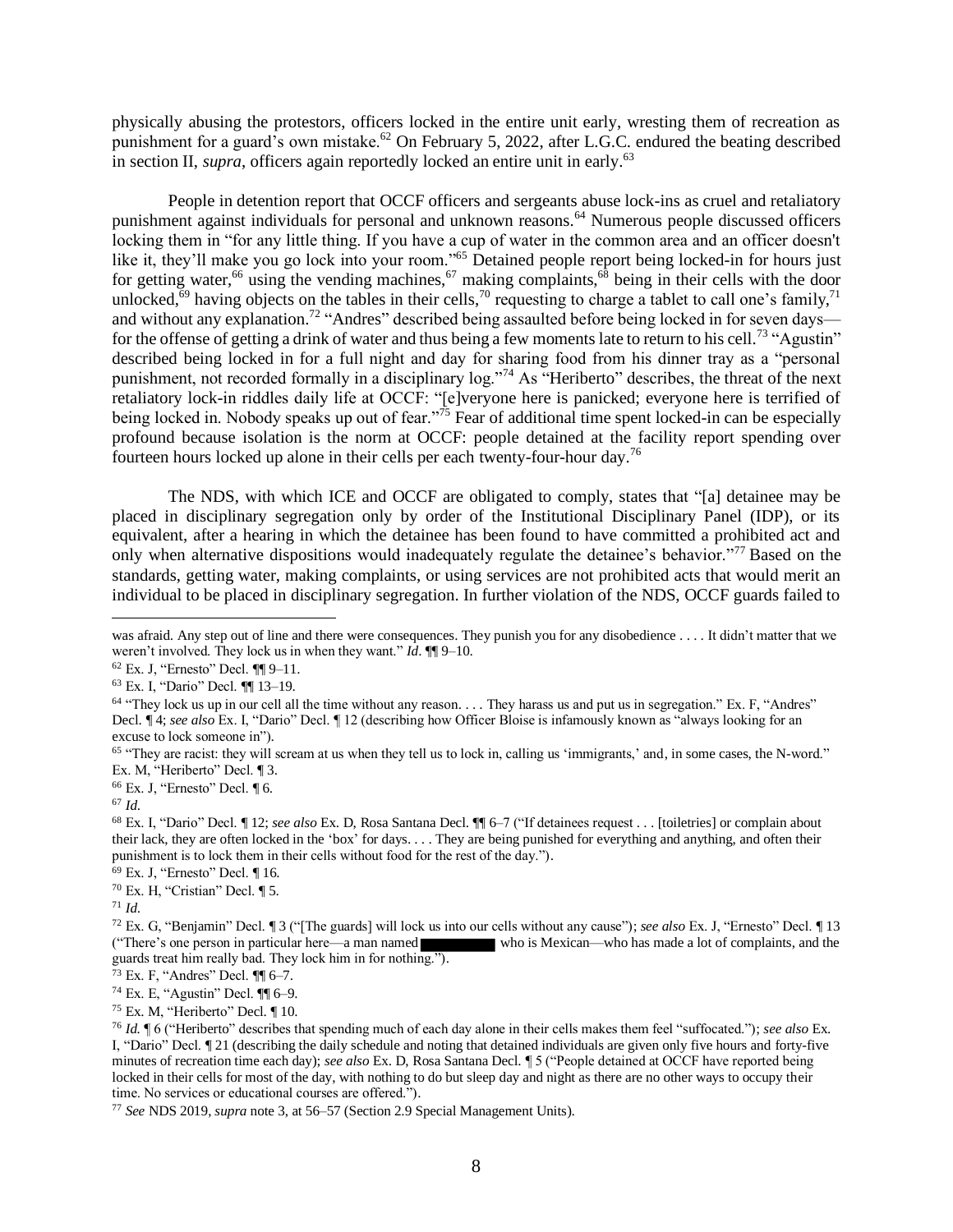consistently provide detained individuals with hearings before the IDP, utilize alternative dispositions, and obtain and provide detained people with "signed written order[s] [from] the chair of the IDP . . . before detainee[s] [are] placed into disciplinary segregation."<sup>78</sup>

# **IV. Medical Neglect, Abuse, and Retaliatory Withholding of Care**

*"The medical care here is very, very bad. I was never seriously sick before I got here; I played soccer, I was healthy. I had never been to the hospital. But since I've gotten here, I've been sick. I feel bad all the time. . . . I don't know what's wrong with me. The doctors don't explain anything to me. . . . I worry I will die here, and the jail will be happy." –"Heriberto"* 79

ICE and OCCF are constitutionally obligated to provide adequate medical care to all people in their custody.<sup>80</sup> The NDS states that detained people should receive "medically necessary and appropriate medical, dental and mental health care and pharmaceutical services," as well as "timely responses to medical complaints."<sup>81</sup> Yet multiple accounts indicate that OCCF treats the lives of detained people as disposable.<sup>82</sup> Dr. Kate Sugarman of NYLPI's Medical Providers Network ("MPN") describes a facility that is systematically indifferent to the health care needs of individuals in detention.<sup>83</sup> ICE and OCCF's failure to provide basic medical care and willful ignorance towards chronic conditions and mental health illustrates a pattern of medical racism—a sense that Black, Latinx, and people of color are more resistant to pain, less believable, and therefore less deserving of medical care.<sup>84</sup> OCCF's reckless practices leave detained people at heightened risk of premature death.<sup>85</sup>

<sup>78</sup> *Id*.

<sup>79</sup> Ex. M, "Heriberto" Decl. ¶ 11.

<sup>80</sup> *See generally Estelle v. Gamble*, 429 U.S. 97 (1976).

<sup>81</sup> *See* NDS 2019, *supra* note 3, at 112 (Standard 4.3, Medical Care).

 $82$  Ex. K, "Felix" Decl.  $\P$  14 ("They don't care about our lives here. It's really very ugly.").

<sup>83</sup> NYLPI's MPN has been referred fifteen cases of individuals detained at OCCF from legal providers. Dr. Kate Sugarman, one of the MPN, took on five of the fifteen referrals and reviewed those individuals' medical history and medical records at OCCF. Through these case referrals, Dr. Sugarman has observed patterns of inadequate medical care at OCCF. *See* Ex. C (Declaration of Dr. Kate Sugarman, Medical Provider Network, New York Lawyers for the Public Interest) [hereinafter Dr. Sugarman Decl.].

<sup>84</sup> *See* Alexie Cintron and R. Sean Morrison, *Pain and Ethnicity in the United States: A Systematic Review*, 9 J. PALLIATIVE MED. 6, https://www.liebertpub.com/doi/10.1089/jpm.2006.9.1454 (last visited Feb. 7, 2022); Janice A. Sabin, *How we fail black patients in pain*, ASSOC. AM. MEDICAL COLLEGES (Jan. 6, 2020), https://www.aamc.org/news-insights/how-we-fail-blackpatients-pain; *see also* Haider J. Warraich, *Racial disparities seen in how doctors treat pain, even among children*, WASH. POST (July 11, 2020), https://www.washingtonpost.com/health/racial-disparities-seen-in-how-doctors-treat-pain-even-amongchildren/2020/07/10/265e77d6-b626-11ea-aca5-ebb63d27e1ff\_story html.

<sup>85</sup> *See* Ex. C, Dr. Sugarman Decl. ¶ 13; *see* Harlan M. Krumholz, Daisy S. Massey, Karen B. Dorsey, *Racism as leading cause of death in United States*, BMJ 2022;376:0213 (2022) (describing how "the political construct of race—and anti-Black racism in particular—continue to determine who lives and who dies in the United States"); Keith Churchwell, et al., *Call to Action: Structural Racism as a Fundamental Driver of Health Disparities: A Presidential Advisory From the American Heart Association*, CIRCULATION (2020), doi: 10.1161/CIR.0000000000000936 (asserting that "[s]tructural racism has been and remains a fundamental cause of persistent health disparities in the United States").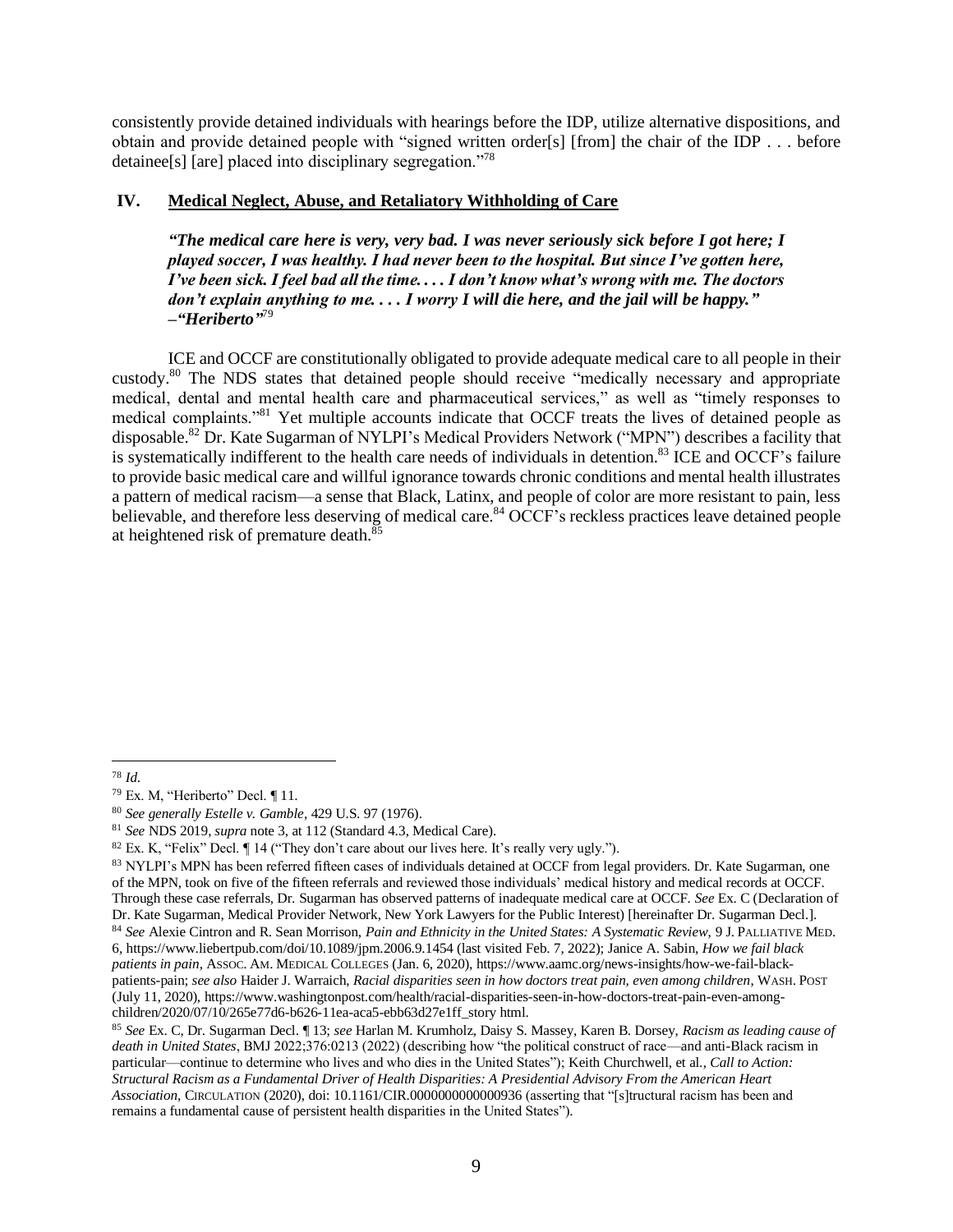Medical care at OCCF is described as "poor,"86 "bad,"87 and "slow."88 Detained people are regularly "ignored."<sup>89</sup> Medical staff often take days, at times weeks, to respond to requests for medical attention.<sup>90</sup> People have to submit "four or five sick calls" to get the attention of staff, and "go without medication for two or three weeks" due to gaps in prescription refills.<sup>92</sup> Not only do sick calls and medication requests generally go unanswered, but OCCF also fails to give detained people copies of their requests, making it harder for them to keep a record of the number of times they have asked for help.<sup>93</sup>

Evidence shows that even when provided, medical treatment at OCCF is negligent and dehumanizing.<sup>94</sup> Critical medical information is not communicated in the individual's preferred language,<sup>95</sup> and interpreters are reportedly not used during appointments.<sup>96</sup> Painkillers regularly substitute for actual care, even when medically inappropriate or inadequate.<sup>97</sup> One person's medical records revealed that despite measurements of elevated liver enzymes indicative of liver disease, OCCF failed to conduct any additional testing, leaving the individual at risk of chronic liver damage.<sup>98</sup> Care at OCCF is especially

<sup>98</sup> Ex. C, Dr. Sugarman Decl. ¶ 12.c.

<sup>86</sup> Ex. F, "Andres" Decl. ¶ 12 ("poor").

<sup>87</sup> *See, e.g.*, Ex. G, "Benjamin" Decl. ¶ 11 ("bad"); Ex. M, "Heriberto" Decl. ¶ 11 ("very, very bad"); Ex. H, "Cristian" Decl. ¶ 14 ("not good"); Ex. J, "Ernesto" Decl. ¶ 19 ("not good").

<sup>88</sup> *See, e.g.*, Ex. I, "Dario" Decl. ¶ 28; Ex. M, "Heriberto" Decl. ¶ 14; Ex. K, "Felix" Decl. ¶ 17 ; Ex. H, "Cristian" Decl. ¶ 14; Ex. F, "Andres" Decl. ¶ 14; Ex. L, "Gabriel" Decl. ¶ 13; Ex. N, "Moises" Decl. ¶ 19.

<sup>89</sup> *See* Ex. N, "Moises" Decl. ¶ 19 ("People leave forms with the officers, but they are neither ignoring the requests or ripping them up. There was one guy whose eyes were totally red. He couldn't see very well. He asked several times to see the doctor, but they ignored him."); Ex. J, "Ernesto" Decl. ¶ 20 (describing one person with kidney problems and high blood pressure who was told by a nurse that there was "no problem"); Ex. G, "Benjamin" Decl. ¶ 11 ("I have been asking for help for over a week and haven't heard anything. I feel really bad.").

<sup>90</sup> Ex. C, Dr. Sugarman Decl. ¶ 12.c.; Ex. K, "Felix" Decl. ¶¶ 17–18 ("I sent a sick call last week. . . I didn't hear back for almost two weeks. What if it was an emergency?"); Ex. H, "Cristian" Decl. ¶ 14 ("There is a person in my unit with a swollen ankle who put in a sick call to see a nurse four days ago and still has not heard back"); Ex. N, "Moises" Decl. ¶ 19 ("Another person was experiencing pain in his foot and he still hasn't seen a doctor in two or three months."); Ex. G, "Benjamin" Decl. ¶ 12; Ex. M, "Heriberto" Decl. ¶ 14.

<sup>91</sup> Ex. I, "Dario" Decl. ¶ 28; Ex. E, "Agustin" Decl. ¶¶ 16–17;

<sup>92</sup> Ex. H, "Cristian" Decl. ¶ 14; *see* Ex. E, "Agustin" Decl. ¶ 16 ("I have to take medication [for my condition], but they cut off that medication.") ; Ex. N, "Moises" Decl. ¶ 19; *see also* Ex. L, "Gabriel" Decl. ¶ 12 ("Many people [who have gotten the COVID vaccine] will ask for Tylenol to help treat [] fever—but they don't get it until three days later, when it's no longer useful").

 $93$  Ex. K, "Felix" Decl.  $\P$  15 (describing how "it seems like the jail does not want us to have a record").

<sup>94</sup> Ex. C, Dr. Sugarman Decl. ¶ 12.c.; Ex. I, "Dario" Decl. ¶ 30 ("When you actually get to see a doctor, they don't treat us well. They just want to move on to the next person. It seems to me that they don't care; they don't take time to really analyze what's happening with my medical problems."); Ex. M, "Heriberto" Decl.  $\P$  13 ("It seems like the doctors just want us to take the medicine but don't care if we are not getting better."); Ex. K, "Felix" Decl. ¶ 20–21 ("With the medical staff here, it's like they just go through the motions of taking care of you, but they don't really care about you. They don't take the time to do a real exam. . . . We are worthy, we are human beings! We deserve respect and dignity. We should not be treated this way.").

<sup>&</sup>lt;sup>95</sup> Ex. P, L.G.C. Compl. at 21 ("For example, when L.G.C. learned about the COVID vaccine, he wanted to ask questions about receiving one but was not provided access to a medical provider who could answer those questions and who spoke Spanish."); Ex. C, Dr. Sugarman Decl. ¶ 12.b.

<sup>&</sup>lt;sup>96</sup> Ex. P, L.G.C. Compl. at 21 ("When [OCCF medical staff] have abruptly changed L.G.C.'s medication, L.G.C. has been left without necessary language access in order to understand the changes and ask questions. Moreover, [OCCF medical staff] have relied impermissibly on people detained with L.G.C. for interpretation."); Ex. C, Dr. Sugarman Decl. ¶ 12.b.

 $97$  Ex. F, "Andres" Decl.  $\P$  11 ("All they do is take your blood pressure, temperature, and then give you pills. The pills are always the same. . . . It doesn't matter what you are suffering from. . . . They don't care about your health."); Ex. I, "Dario" Decl.  $\P$  28– 29 ("They give me Motrin, but I already get Motrin for another pain that I have, and I'm worried about taking too much."); Ex. K, "Felix" Decl.  $\parallel$  20 ("But there are people here who have chronic illnesses, who need real medical care, and they are not getting care. They'll just get a Tylenol, and that's it."); Ex. M, "Heriberto" Decl. ¶ 13 ("The doctors here think they can solve everything with a pill; they just want to give you a pill so that you will leave. Nothing is important to them. They talk to us like we are children: "Are you going to take the pill or not?""); Ex. C, Dr. Sugarman Decl. ¶ 12.e. (describing an individual with chronic pain whose prescribed medication was discontinued and substituted with Tylenol PM).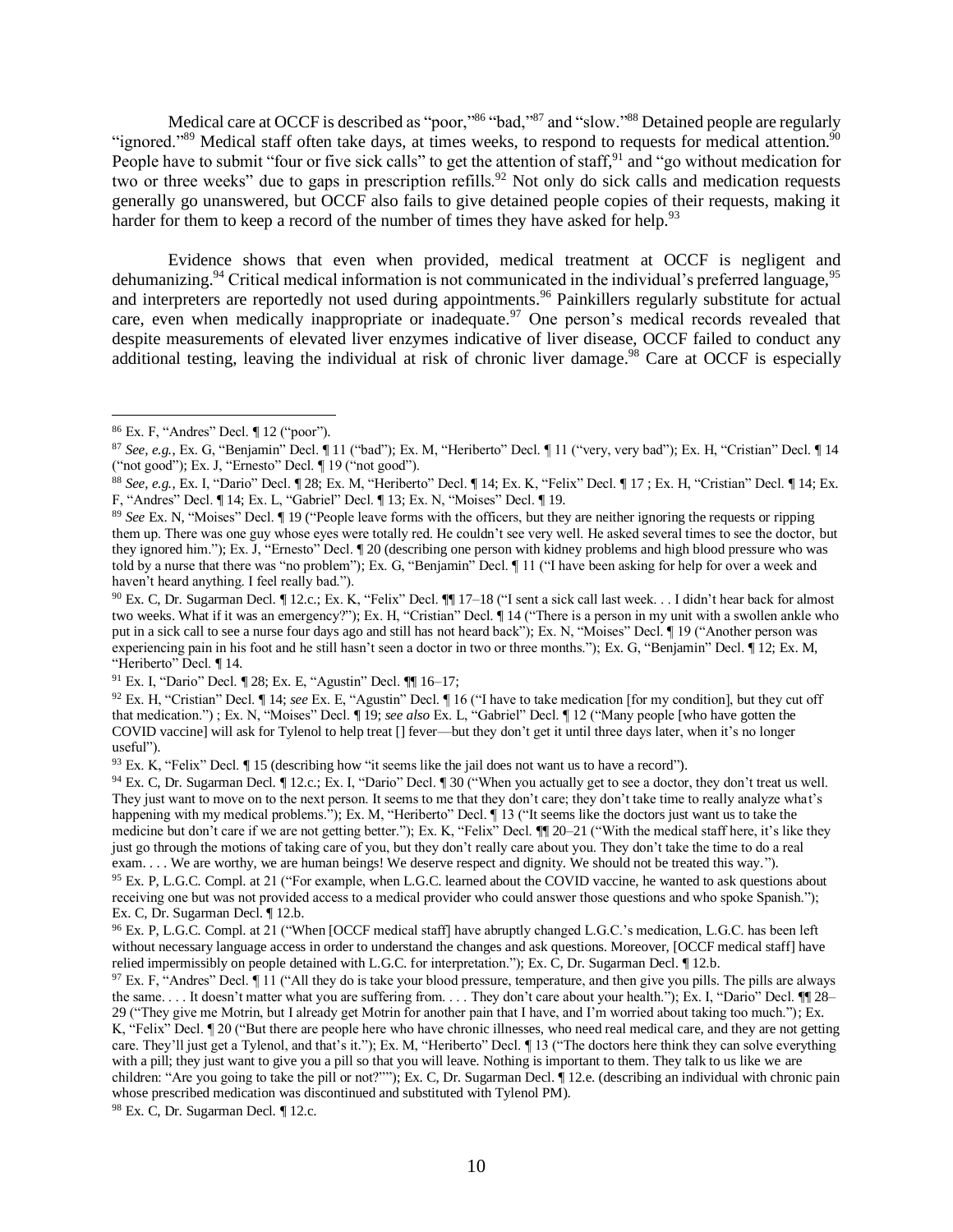woeful for people with chronic conditions, such as diabetes, hypertension, and obesity.<sup>99</sup> Individuals with chronic illness are medically recommended to modify their lifestyles through diet, exercise and weight loss.<sup>100</sup> Yet OCCF fails to provide for these needed modifications.<sup>101</sup> One individual with type II diabetes mellitus was also not receiving the finger sticks required to monitor his condition.<sup>102</sup>

Reports indicate that OCCF also deprives detained people of access to critical treatment such as outpatient care.<sup>103</sup> This includes one individual referred to MPN with chronic tonsillar masses and swollen lymph nodes who had yet to receive a diagnosis, biopsy, or treatment prior to MPN intervention.<sup>104</sup> OCCF at last provided an ultrasound, yet even after the scan revealed a mass, medical staff continued to ignore the need for urgent follow-up treatment and evaluation.<sup>105</sup> Records further indicate that OCCF has failed to provide one individual with the recommend blood pressure checks to monitor hypertension;<sup>106</sup> another individual has not received the outpatient operation recommended for his chronic pain;<sup>107</sup> another person showing abnormal lung scans has yet to be seen for further testing and imaging.<sup>108</sup> OCCF's failure to render critical care has put individuals at risk of fatal harm.<sup>109</sup>

Dental care is similarly reported to be lacking.<sup>110</sup> Numerous detained people have needed urgent dental care while at OCCF. Yet records indicate that individuals are not even provided appropriate dental hygiene, such as mouthwash or antibiotic therapy.<sup>111</sup> When rendered, dental work is described as deeply inhumane. On one occasion, an individual had a tooth extracted without any anesthesia to numb the pain.<sup>112</sup>

Withholding medical treatment has been described as a disciplinary and retaliatory tool. After pepper-spraying, pinning to the ground, and assaulting a detained person on January 1, 2022, officers "told medical staff that no medical workup, including even a blood pressure measurement, was necessary because he was "going to the box.""<sup>113</sup> Such practices "substantially and detrimentally" impact the physical and mental well-being of people in detention.<sup>114</sup>

People experiencing psychological distress also report regularly experiencing medical neglect and abuse at OCCF.<sup>115</sup> People in immigration detention are already at heightened risk of developing symptoms of psychological distress, including anxiety, sleep disorders, and depression.<sup>116</sup> Yet many individuals with

- $105$  *Id.*
- <sup>106</sup> *Id.* ¶ 15.b.

<sup>109</sup> *Id.* ¶ 13.

<sup>99</sup> *See id.* ¶ 12.d.; Ex. N, "Moises" Decl. ¶ 20 ("The guards ignore people who have heart troubles because of the pressure of this place—they don't care about the injustice.").

<sup>100</sup> Ex. C, Dr. Sugarman Decl. ¶ 12.d.

 $101$  *Id.* 

<sup>102</sup> *Id.*

<sup>&</sup>lt;sup>103</sup> Ex. F, "Andres" Decl. I 12 (describing the discontinuation of prior treatments for chronic condition resulting in "three lifethreatening emergencies because I am not getting the treatment I need for my condition"); Ex. C, Dr. Sugarman Decl. ¶ 12.e.  $104$ Ex. C, Dr. Sugarman Decl. ¶ 14.d.

 $107$  *Id.*  $\P$  12.e.

 $108$ *Id.*  $\blacksquare$  12 f.

<sup>110</sup> *Id.* ¶ 12 h.

<sup>111</sup> *Id.*

<sup>&</sup>lt;sup>112</sup> *Id.* (describing the failure to provide anesthesia during a tooth extraction as "an alarming and unethical medical practice"). <sup>113</sup> 1/1/2022 Assault Compl. at 2–3.

<sup>114</sup> Ex. P, L.G.C. Compl. at 28.

<sup>115</sup> *See* Scaccia, *supra* note 4.

<sup>116</sup> New York Lawyers for the Public Interest, Still Detained and Denied: The Health Crisis in Immigration Detention Continues, https://nylpi.org/wp-content/uploads/2020/04/NYLPI-report-Detained-Denied.pdf (last visited Feb. 7, 2022) (citing M. von Werthern, K. Robjant, Z. Chui, R. Schon, L. Ottisova, C. Mason & C. Katona, *The impact of immigration detention on mental health: a systematic review*, 18 BMC PSYCHIATRY 382 (2018)).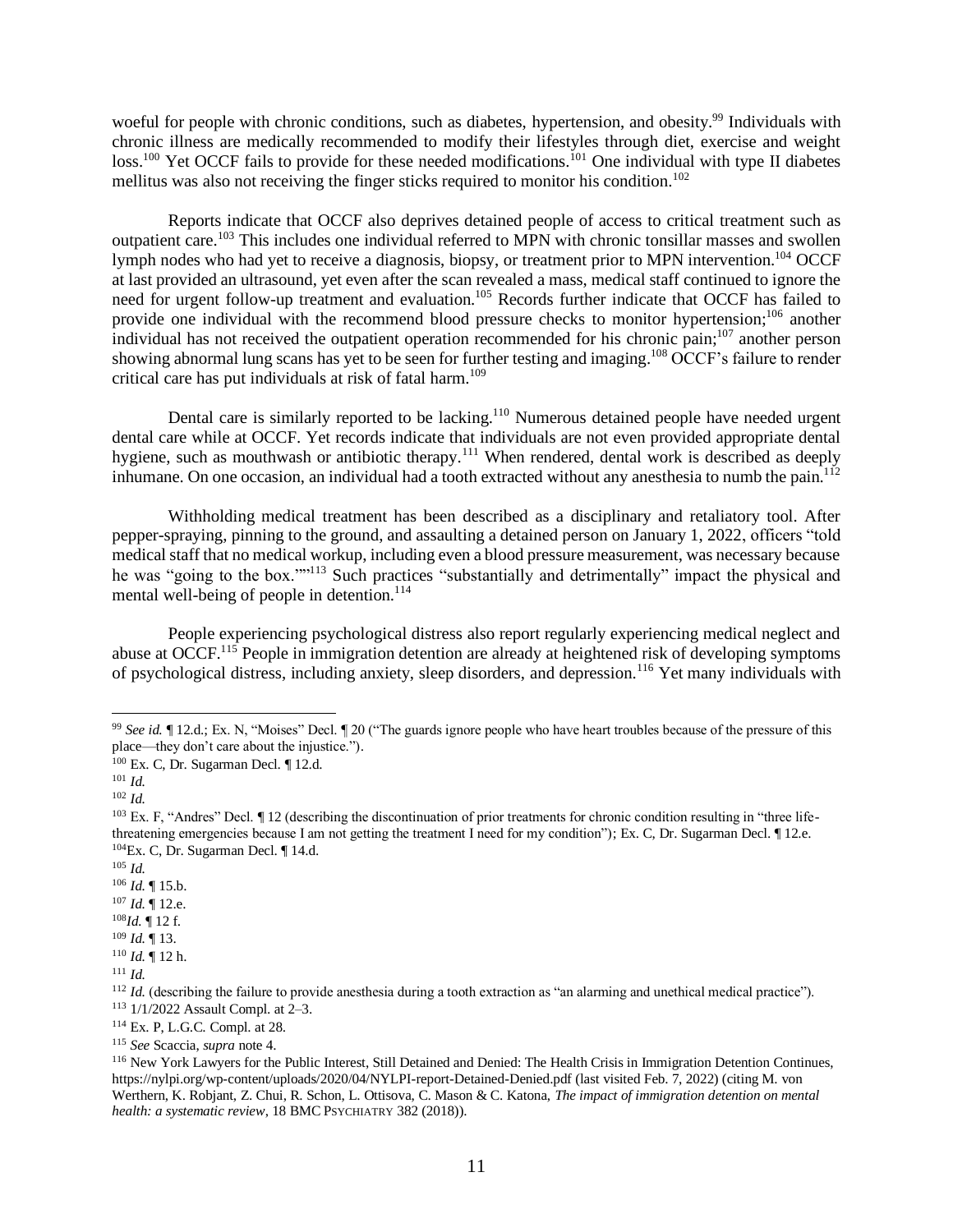symptoms of decompensation are reportedly left untreated.<sup>117</sup> For many others, mental health care takes on more sinister forms. For nearly a year, "Luke R." was "given unnecessary medications and put in isolation for behaviors related to hallucinations and other symptoms of schizophrenia."<sup>118</sup> L.G.C., who has mental and cognitive disabilities, was treated with disbelief, placed in medical isolation, and threatened and punished for seeking help.<sup>119</sup>

Individuals detained at OCCF further describe how OCCF medical staff and officers treat them like animals<sup>120</sup> and children.<sup>121</sup> Immigration detention is known to cause psychological harm,<sup>122</sup> and degrading, racist treatment further exacerbates this risk of decompensation and distress.<sup>123</sup> "Dario" describes OCCF as a "racist and inhumane facility," where the lack of medical care is feeding into his feelings of misery.<sup>124</sup> "Moises" says he "wouldn't wish this experience on anyone. It's very stressful."<sup>125</sup>

By refusing to provide appropriate and timely care of "serious medical needs," ICE and OCCF has placed detained people at a serious risk of harm, ran afoul of the standards of care, and inflicted cruel and unusual punishment.<sup>126</sup>

# **V. Egregious Mismanagement of the COVID-19 Public Health Crisis**

*"They don't care about our lives here. It's really very ugly. People in the unit have COVID, and we're all mixing together. You get one mask when you arrive at the jail, and that's it. It's not even a high-quality mask, like an N95—it's a surgical mask. If they are only going to give us one mask, you'd think we'd at least get one of the more effective ones. There is no reason here. They don't care about us." –"Felix"*<sup>127</sup>

ICE's refusal to release people detained at OCCF during the COVID-19 pandemic is lifethreatening.<sup>128</sup> Detained people reported significant lapses in medical care at OCCF prior to the pandemic.<sup>129</sup> But "things seem to have gotten even worse now that COVID is spreading through the jail again."<sup>130</sup> At the time of this filing, OCCF is reporting no currently active cases of COVID-19; however, multiple detained people have reported being exposed to and infected with COVID-19 in recent weeks.<sup>131</sup>

<sup>117</sup> Ex. C, Dr. Sugarman Decl. 12.g. (noting that it is unclear whether individuals have been comprehensively evaluated for their mental health conditions or offered treatment).

<sup>118</sup> *See* Scaccia, *supra* note 4.

<sup>119</sup> Ex. P, L.G.C. Compl. at 2.

<sup>120</sup> Ex. M, "Heriberto" Decl. ¶ 12; Ex. P, L.G.C. Compl. at 25.

<sup>121</sup> *Id*. ¶ 13.

<sup>122</sup> *See* note 126, *infra*.

<sup>123</sup> Irina L.G. Todorova, et al., *Perceived racial discrimination, psychological distress and health*, 32 SOCIOL. HEALTH ILLN. 843– 61 (2010) (describing findings of empirical study finding that "experiences of discrimination were associated with increased levels of depressive symptoms and perceived stress").

David A. Williams and Selina A. Mohammed, *Discrimination and Racial Disparities in health: evidence and needed research*, J. BEHAV. MED. 32, 20–47 (2009), https://doi.org/10.1007/s10865-008-9185-0.

<sup>124</sup> Ex. I, "Dario" Decl. ¶ 31.

<sup>125</sup> Ex. N, "Moises" Decl. ¶ 4.

<sup>126</sup> *See Estelle v. Gamble*, 429 U.S. 97 (1976).

<sup>127</sup> Ex. K, "Felix" Decl. ¶ 14.

<sup>128</sup> Ex. C, Dr. Sugarman Decl. ¶¶ 13–16.

<sup>&</sup>lt;sup>129</sup> See Charles v. Orange Cty., 925 F.3d 73 (2d Cir. 2019) (litigation related to mental health discharge planning at OCCF). <sup>130</sup> Ex. H, "Cristian" Decl. ¶ 14; *see also* Ex. C, Dr. Sugarman Decl. ¶ 9 (The ongoing COVID-19 public health crisis brings to the surface what we already know about immigration detention facilities: they are overcrowded, have inadequate medical care, and can be fatally dangerous to the people who are confined."); NEWS 12 STAFF, *Orange County Jail experiences outbreak of COVID-19 cases*, NEWS 12 (Jan. 5, 2022), https://bronx news12.com/orange-county-jail-experiences-outbreak-of-covid-19-cases. <sup>131</sup> Ex. I, "Dario" Decl. ¶ 26; Ex. F, "Andres" Decl. ¶ 13; Ex. N, "Moises" Decl. ¶ 22.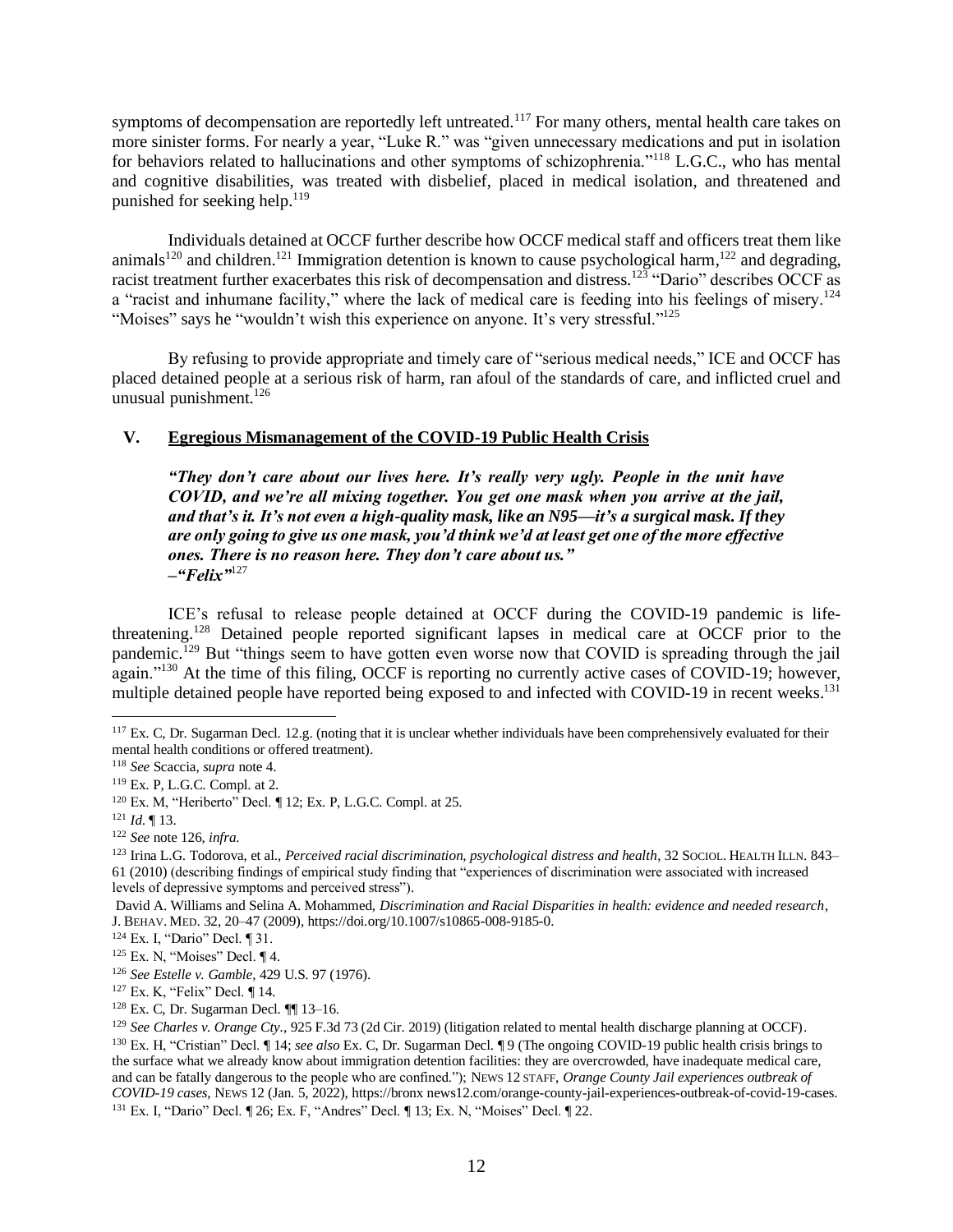People in immigration detention—overwhelmingly Black, Latinx, and other people of color—remain at heightened risk of contracting COVID-19 due to overcrowding and the prevalence of people with untreated comorbidities, chronic medical risk factors, and psychiatric risk factors.<sup>132</sup>

OCCF's COVID-19 practices reflect a cruel indifference to protecting detained people from COVID-19, in violation of ICE's COVID-19 Pandemic Response Requirements<sup>133</sup> and the Centers for Disease Control and Prevention's Interim Guidance on Management of Coronavirus Disease 2019 (COVID-19) in Correctional and Detention Facilities.<sup>134</sup> Basic sanitation supplies, such as hand sanitizer and disinfectant spray, are reportedly denied.<sup>135</sup> Detained people are not provided appropriate masks,<sup>136</sup> and are even harassed by guards for wearing masks in common areas.<sup>137</sup> Upon entering the facility, detained people are quarantined—which at OCCF means subjected to solitary confinement in squalid cells for fourteen days.<sup>138</sup> Once at OCCF, there does not appear to be a testing protocol. When "Felix" approached a nurse to ask why they aren't testing people and isolating people based on the test results, he was told, "[T]hey don't want the numbers to go up."<sup>139</sup> Without any testing protocol, detained people describe being arbitrarily placed in medical isolation simply for being sick.<sup>140</sup> The fourteen-day quarantine is a source of fear and psychological distress.<sup>141</sup>

Multiple detained people share that the quarantine restrictions fail to protect people from viral exposure. Instead of being released where they can self-quarantine or placed in a separate area of the jail, several detained people reported that they had been locked in their cells in the same unit with people who do not have COVID in the past several weeks. "Andres" recounts, "Even when someone is sick with COVID, we are all mixed together. We share the same space and the same air. We rely on the help of God to stay alive."<sup>142</sup> When those who do have COVID leave their cells to make legal calls, everyone else in their unit is forced to lock-in. $143$  "Dario" describes the illogic of such restrictions:

[I]f someone with COVID takes a legal call, they use the same headset that we all use. We don't have disinfectant to wipe it down after, just paper towels. The people with COVID

<sup>136</sup> Ex. K, "Felix" Decl. ¶ 12.

<sup>&</sup>lt;sup>132</sup> Ex. C, Dr. Sugarman Decl. ¶ 13–16 (noting that detained people at OCCF are at higher risk of contracting COVID-19 because serious health conditions are left untreated, and many people meet the Center for Disease Control's high-risk criteria for complications from COVID-19).

<sup>133</sup> *See* U.S. Immigration and Customs Enforcement, COVID-19 Pandemic Response Requirements (Oct. 2021), https://www.ice.gov/doclib/coronavirus/eroCOVID19responseReqsCleanFacilities.pdf.

<sup>134</sup> *See Interim Guidance on Management of Coronavirus Disease 2019 (COVID-19) in Correctional and Detention Facilities*, CENTER FOR DISEASE CONTROL (Feb. 10, 2022), https://www.cdc.gov/coronavirus/2019-ncov/community/correctiondetention/guidance-correctional-detention html.

<sup>&</sup>lt;sup>135</sup> Ex. C, Dr. Sugarman Decl. ¶ 12.i. ("The facilities at OCCF are unhygienic, without adequate access to soap, water, or hand sanitizers."); Ex. I, "Dario" Decl.  $\P$ [26–27 (describing a lack of disinfectant spray, cleaning spray, as well as hand sanitizer that "won't be refilled for days at a time."); Ex. D, Rosa Santana Decl. [6.]

 $137$  Ex. F, "Andres" Decl.  $\P$  15 ("When we wear masks, they treat us badly... They don't accept it. They say we don't need masks because no one is sick here. But a lot of people are sick.").

<sup>&</sup>lt;sup>138</sup> L.G.C. "was provided no clothes, no shoes, no socks, and no access to a shower or to drinking water besides the toilet. The food he received was awful, like food 'fit only for animals.' The cells in which L.G.C. has been subjected to solitary confinement have been infested with spiders." Ex. P, L.G.C. Compl. at 25.

<sup>139</sup> Ex. K, "Felix" Decl. ¶ 12.

 $140$  Ex. M. "Heriberto" Decl. ¶ 15.

<sup>&</sup>lt;sup>141</sup> *Id*. Decl. ¶ 15 (""People here are afraid to say if they feel sick, because with COVID, if you're not feeling well, you can get locked in for fourteen days. Everything here is quarantine."); Ex. L, "Gabriel" Decl. ¶ 11 ("Right now, many people at OCCF have COVID, but they don't want to tell the guards because they will get sent to quarantine. The conditions in quarantine are very bad. You don't get to go outside to get water. It's better to stay quiet"); Ex. N, "Moises" Decl. ¶ 21 (alleging that "[d]uring the 14-day period of medical solitary, the guards did not let us talk to anyone. I experienced anxiety and depression during this time").

<sup>142</sup> Ex. F, "Andres" Decl. ¶ 13; *see also* Ex. I, "Dario" Decl. ¶ 26 ("The people with COVID also shower where we take showers, and we're all breathing the same air because the cells are connected with vents."); Ex. G, "Benjamin" Decl. ¶ 10; <sup>143</sup> Ex. I, "Dario" Decl. ¶ 18.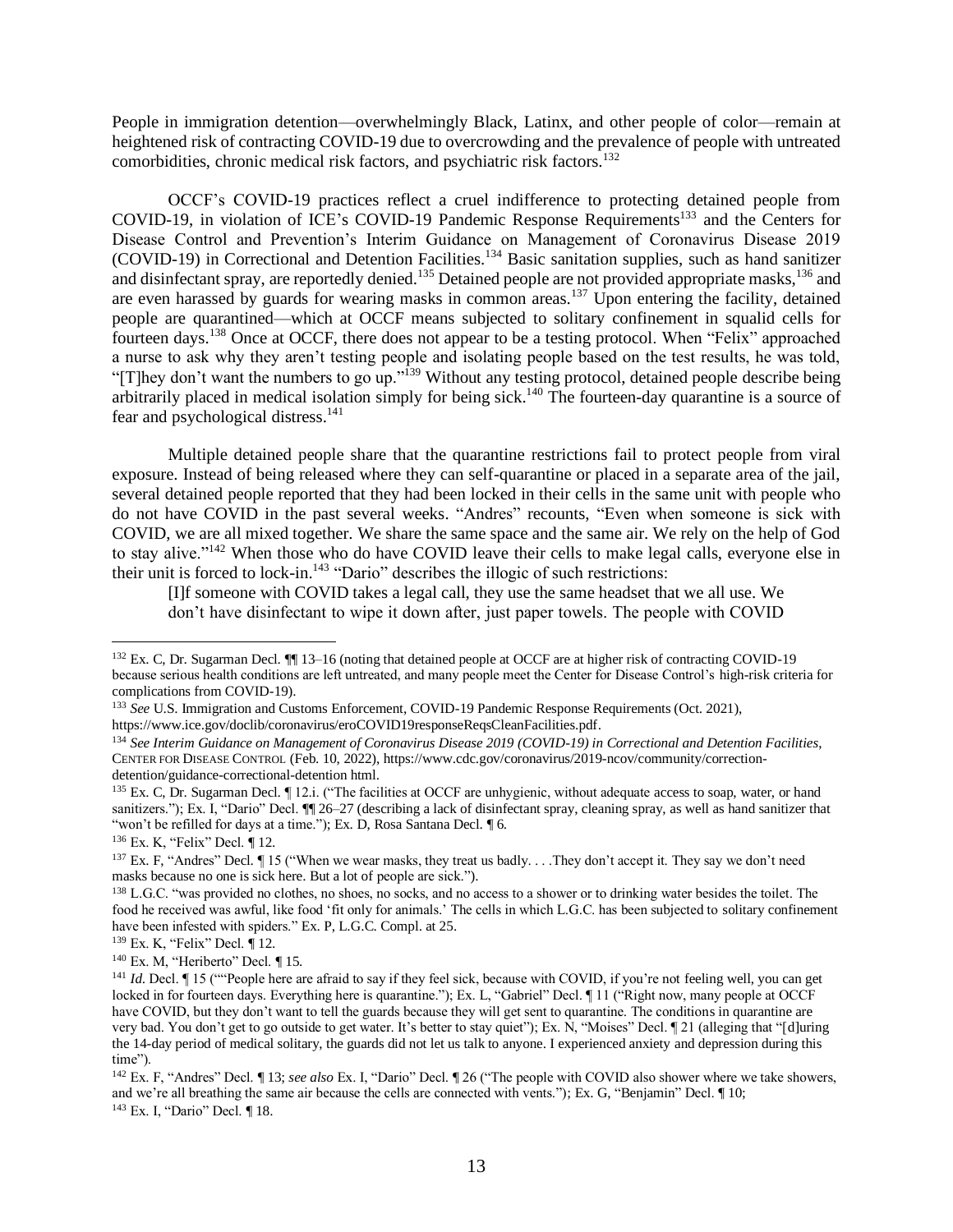also shower where we take showers, and we're all breathing the same air because the cells are connected with vents. So, what's the sense of locking us in while the people with COVID take calls? It doesn't make any sense whatsoever.<sup>144</sup>

ICE's failure to release individuals from detention amid a pandemic needlessly puts the lives of detained people at risk.<sup>145</sup>

### **VI. Abuse of Power and Culture of Impunity**

*"If we say we have a complaint, the jail staff tells us there is no point in pursuing it. . . . [T]he sergeants will say it's their word against ours, so there's no point—if we complain about anything, they'll find a way to make problems look like our fault." –"Ernesto"*<sup>146</sup>

Detained people describe a terrorizing, humiliating environment at OCCF, where guards' arbitrary rules and punishments are frequently applied in racist<sup>147</sup> and retaliatory<sup>148</sup> ways. Spanish-speaking individuals report feeling especially targeted by the guards' punitive whims. "Agustin" recounted an incident in which an officer threatened him with three days of lock-in—and ultimately subjected him to two days of unofficial lock-in as a "personal punishment"—for taking two trays of food to his room.<sup>149</sup> "I didn't know there was a rule," he explained, "and the officer didn't try to explain it to me in a way I could understand."<sup>150</sup> "Dario," who speaks English, similarly observed that officers "get mad at [Spanishspeaking detained people] for not understanding English . . . but it's not the guys' fault they don't understand English."<sup>151</sup>

OCCF's dehumanizing rules seem to vary from officer to officer, often leading to arbitrary and excessive punishments. During room inspections, some officers reportedly do not allow detained individuals to keep anything on their tables, while others will permit multiple items.<sup>152</sup> These differences matter: at least one officer will "lock [detained individuals] up for the rest of the day if he sees something on [their] table[s]."<sup>153</sup> Individuals also described how officers arbitrarily withhold access to tablets, which function as detained individuals' sole form of communication with loved ones.<sup>154</sup> As "Cristian" summarized the situation, "[The guards] seem to always want to provoke people."<sup>155</sup> "Ernesto" affirmed this characterization, noting that, when officers are "in a bad mood[,] they will send you to your room and lock you in for no reason—for little things like getting water or using the vending machine."<sup>156</sup>

<sup>155</sup> Ex. H, "Cristian" Decl. ¶ 5.

<sup>144</sup> *Id.*

<sup>145</sup> *See* Ex. C, Dr. Sugarman Decl. ¶ 15 h.

<sup>146</sup> Ex. J, "Ernesto" Decl. ¶ 14.

<sup>147</sup> *See* notes 150, 151, *infra*.

<sup>148</sup> *See* notes 161, 162, *infra*.

<sup>149</sup> Ex. E, "Agustin" Decl. ¶ 6–9.

<sup>150</sup> *Id.* ¶ 8; *see also* Ex. F, "Andres" Decl. ¶ 5 (describing an incident in which Officer Carde, in English, asked "Andres" to do something, and, when "Andres" did not understand the request, "[i]nstead of trying to explain, he wrote ['Andres'] up"). <sup>151</sup> Ex. I, "Dario" Decl. ¶ 4; *see also* Ex. H, "Cristian" Decl. ¶ 5 (noting that he has seen an officer "try to intimidate Spanish people in particular").

<sup>152</sup> Ex. I, "Dario" Decl. ¶ 6; *see also* Ex. H, "Cristian" Decl. ¶ 5.

<sup>153</sup> Ex. H, "Cristian" Decl. ¶ 5.

<sup>&</sup>lt;sup>154</sup> Ex. M, "Heriberto" Decl. ¶ 8.

<sup>156</sup> Ex. J, "Ernesto" Decl. ¶ 6.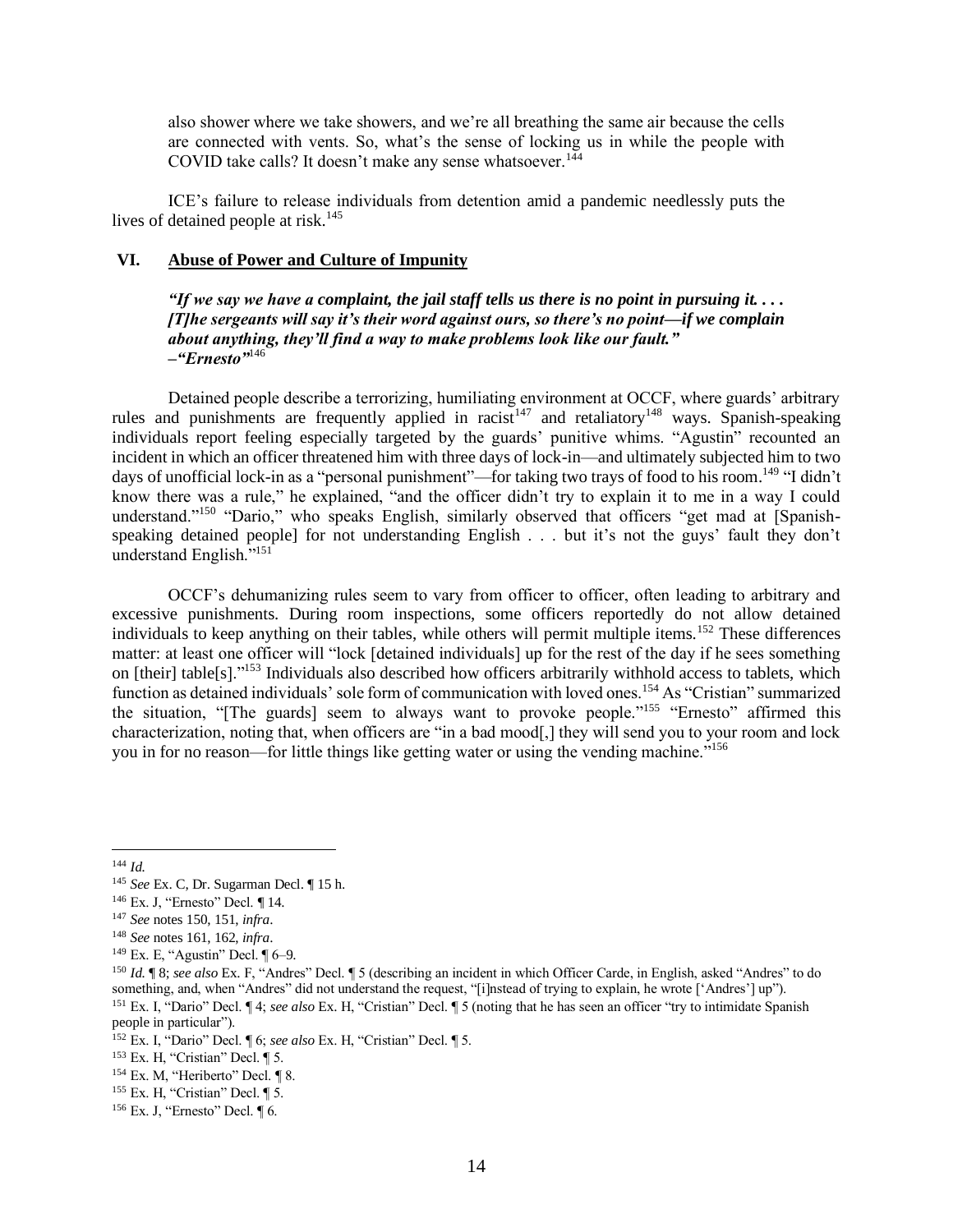OCCF officials seemingly do not face consequences for their abuses of power, creating a culture of impunity. Detained people report that guards withhold grievance slips;<sup>157</sup> some appear to obscure their names and badge numbers to further frustrate the possibility of reporting.<sup>158</sup> Following the above-described January 1, 2022 assault of a detained individual,<sup>159</sup> OCCF officials advised one of the witnesses "not to tell anyone about what happened, not even [his] lawyer."<sup>160</sup> Those who do speak out are reportedly subjected to retaliation: individuals described how someone who has made several complaints against the jail has been targeted and harassed by the guards,<sup>161</sup> and even violently assaulted.<sup>162</sup> This corrosive environment can foment fear. "Felix" explained that he does not even like to look at officers' name tags:

The guards are very tight with each other—nothing is hidden here. . . . We are all vulnerable here; we are in the guards' hands. They can do anything they want to us. Many people here have bad experiences, but don't speak up out of fear.<sup>163</sup>

### **VII. Deplorable Conditions**

*"They are feeding us like animals. . . . The shower water is so hot that it makes our hair fall out and dries up our skin. The scalding hot water causes illnesses, including fungal diseases in our feet. . . . We hardly see the outside. We need the sun to touch us." –"Moises"* 164

Individuals at OCCF describe deplorable living conditions. Nearly a dozen testimonials spoke of inedible food,<sup>165</sup> freezing temperatures,<sup>166</sup> scarce toiletries and cleaning products,<sup>167</sup> dirty laundry and insufficient clothing,<sup>168</sup> extreme mail delays and inconsistent phone access,<sup>169</sup> and prohibitively expensive communication, information, and entertainment services.<sup>170</sup> The unsanitary and unsafe conditions outlined in this section represent ICE's egregious failures to meet its minimum facility requirements<sup>171</sup> while exacerbating the continued spread of COVID-19.<sup>172</sup>

• **Unsanitary Food:** Detained people describe being fed the same inedible food meal after meal, day after day, and relying on processed, overpriced snacks from the commissary to survive,  $173$ aggravating underlying health issues described in Section IV, *supra*. 174

<sup>157</sup> Ex. H, "Cristian" Decl. ¶ 6.

<sup>158</sup> Ex. F, "Andres" Decl. ¶ 18; Ex. J, "Ernesto" Decl. ¶ 8.

<sup>159</sup> *See* Section II, *supra*.

 $160$  Ex. G, "Benjamin" Decl.  $\P$ 9.

<sup>161</sup> Ex. I, "Dario" Decl. ¶ 12; Ex. J, "Ernesto" Decl. ¶ 13; *see also* Ex. P, L.G.C. Compl. at 29–30 (describing incidents of retaliation).

<sup>162</sup> Ex. I, "Dario" Decl. ¶¶ 13–20; Ex. K, "Felix" Decl. ¶¶ 6–9; *see also* Section II, *supra*.

<sup>163</sup> Ex. K, "Felix" Decl. ¶ 11.

<sup>164</sup> Ex. N, "Moises" Decl. ¶¶ 12, 14, 18.

<sup>165</sup> Ex. F, "Andres" Decl. ¶ 20; Ex. J, "Ernesto" Decl. ¶ 21; Ex. N, "Moises" Decl. ¶¶ 12–13; Ex. M, "Heriberto" ¶ 16.

<sup>166</sup> Ex. I, "Dario" Decl. ¶ 8; Ex. N, "Moises" Decl. ¶ 16; Ex. H, "Cristian" Decl. ¶ 13.

<sup>167</sup> Ex. D, Rosa Santana Decl. ¶ 6; Ex. H, "Cristian" Decl. ¶¶ 11, 12.

<sup>168</sup> *Id*.

<sup>169</sup> Ex. H, "Cristian" Decl. ¶ 13; Ex. I, "Dario" Decl. ¶ 10; Ex. J, "Ernesto" Decl. ¶ 22.

<sup>170</sup> Ex. D, Rosa Santana Decl. ¶ 5; Ex. K, "Felix" Decl. ¶ 23; Ex. M, "Heriberto" Decl. ¶ 17.

<sup>171</sup> NDS 2019, *supra* note 3, at 6–7 (I. General Environmental Health Guidelines), 97 (4.1 Food Service), 127 (Section 4.4 Personal Hygiene), 147 (5.1 Correspondence and Other Mail), 152 (5.2 Recreation).

<sup>172</sup> Ex. I, "Dario" Decl. ¶¶ 26–27; Ex. H, "Cristian" Decl. ¶¶ 11–12; *see also Orange County Jail Experiences Outbreak of COVID-19 Cases*, NEWS 12 (Jan. 5, 2022), https://bronx.news12.com/orange-county-jail-experiences-outbreak-of-covid-19 cases.

<sup>&</sup>lt;sup>173</sup> Detained individuals also share use of a single microwave to heat their cold food. Ex. N, "Moises" Decl. ¶ 13. They are also reportedly given a mere five minutes to eat. Ex. D, Rosa Santana Decl. ¶ 7.

<sup>174</sup> *See* Ex. F, "Andres" Decl. ¶ 19 ("The food at OCCF is disgusting and unsafe to eat. I have been suffering from a lack of food here. . . . The food has been used and reused so often that it's softened and disintegrated."); Ex. J, "Ernesto" Decl.  $\llbracket 21 \text{ ("I don't]}$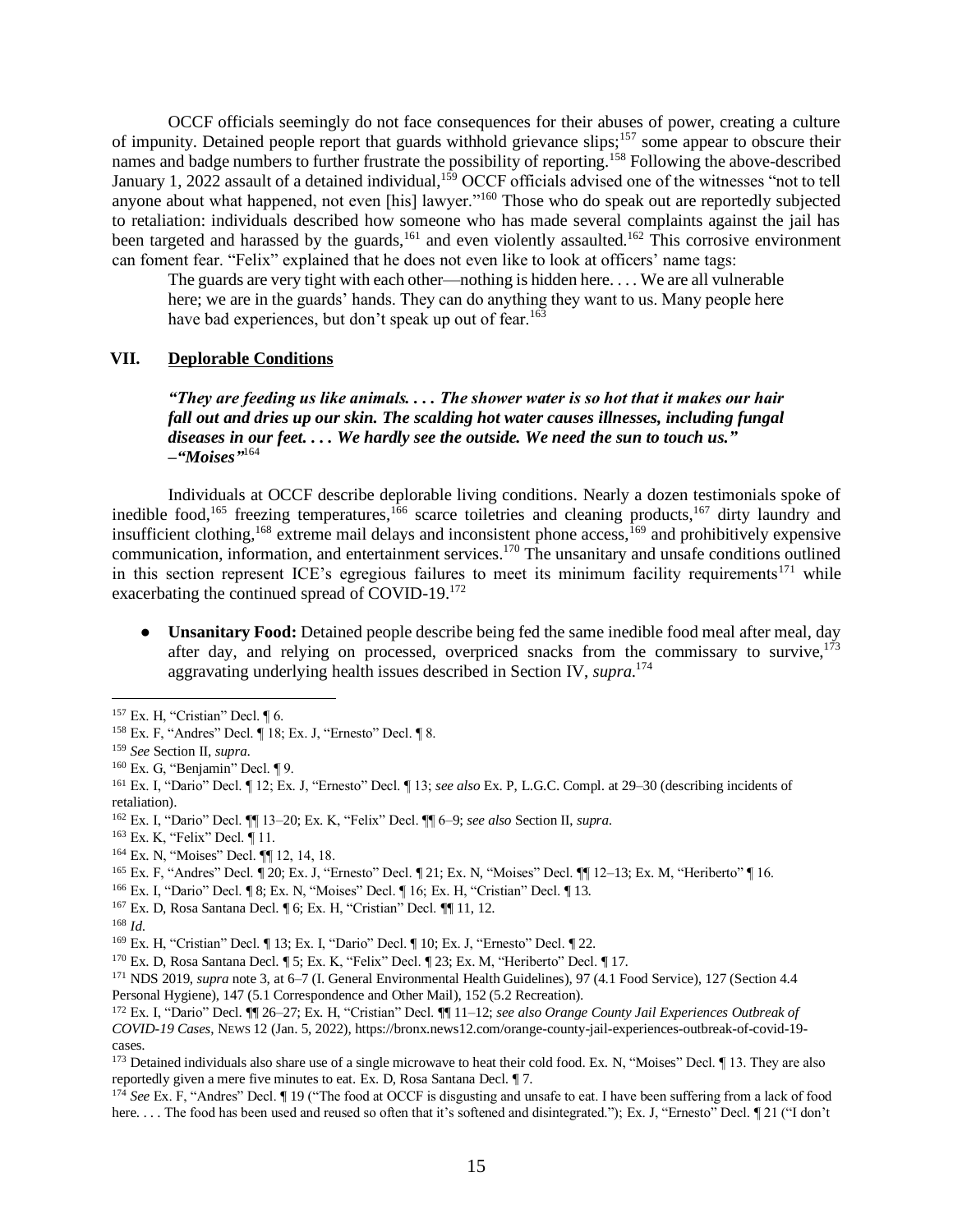- **Freezing temperatures:** People detained at OCCF spoke of the freezing temperatures and the single shirt and jumpsuit each was given upon arrival—as well as the guards' arbitrary, cruel rule that detained people are not allowed to wear their sweaters outside of their cells.<sup>175</sup>
- **Insufficient personal care and hygiene items:** Detained people reportedly lack not only sufficient clothing, but also bedding and linens, toiletries and bathroom necessities, and cleaning products.<sup>176</sup>
- **Delayed and surveilled communications:** Multiple individuals discussed egregiously long mail delays<sup>177</sup> and surveilled telephone<sup>178</sup> and mail communications, even with attorneys.<sup>179</sup>
- Lack of services and difficulties accessing tablets: As described in section III, *supra*, people detained at OCCF described being locked in their cells for most of each day with nothing to occupy their time.<sup>180</sup> The facility has tablets with mail, media, and visitation capabilities, but each feature has a steep associated fee.<sup>181</sup> Individuals reported that officers often do not charge the tablets so as to render them unusable, $182$  and fail to act when security breaches occur and peoples' funds are stolen.<sup>183</sup>

<sup>180</sup> Ex. D, Rosa Santana Decl. ¶ 5.

<sup>181</sup> *Id*.

<sup>182</sup> *Id*.

think even an animal would eat this food. It's liquefied, like it's been in a blender."); Ex. N, "Moises" Decl. ¶¶ 12–13 ("They give us pasta every single day for lunch and dinner. We are given food that has already expired. . . . I have stomach pain and constipation. . . . The only way we can heat our food is by microwave, which can cause illnesses. It is not recommended to use the microwave all the time. There are forty of us and we are only given one microwave for all of us to heat up our food. It is not enough."); Ex. F, "Andres" Decl. ¶ 20 ("The hot water in the kitchen is also full of metal particles. . . . They are feeding us poison, and no one cares."); Ex. M, "Heriberto" Decl. ¶ 7 ("The guards treat us like animals. If we are using the microwave, they will sometimes disconnect it so we can't use it. I have heard guards say things like, 'You don't have a microwave in your own house. You should be thanking us that you even get a microwave here.").

<sup>175</sup> Ex. I, "Dario" Decl. ¶ 8; *see also* Ex. N, "Moises" Decl. ¶ 16 ("Some of the people here are over the age of 60. They are so cold they're just shivering. When we arrived here, we were only given a single set of clothing. We repeatedly ask for another set."); Ex. H, "Cristian" Decl. ¶ 13 ("Every time we complain they seem to either turn the AC up or turn off the heat. . . . [I]t's freezing in here. . . . Some people thought they had COVID because they were shivering so much.").

<sup>&</sup>lt;sup>176</sup> "Essential hygiene products, such as toilet tissue and toothpaste, are often denied. If people request such essentials or complain about their lack, they are often locked in 'the box' for days." Ex. D, Rosa Santana Decl. ¶ 6; Ex. H, "Cristian" Decl. ¶ 12, 11 ("We were missing toilet paper for two days, and laundry soap for a day or two–it's been like that, someone has to bring it up to the sergeant, and then they'll supply it, but there are these gaps and it's not healthy. We've only gotten fresh bedding twice in the last four months, and it takes three to four weeks to get clean clothing. Some of the guards don't let you wash your bedding or clothes in between. . . . The jail isn't giving us disinfectant. They used to give a spray bottle and some bleach. We don't have that now. . . . Everything is getting dirtier.").

<sup>&</sup>lt;sup>177</sup> "Cristian" described that it can take up to a month for the warm layers that families send in response to OCCF's freezing temperatures to be given to people inside the facility to whom the packages were addressed. Ex. H, "Cristian" Decl. ¶ 13. <sup>178</sup> "They monitor the phone calls, legal calls are the only private calls you can get. And legal calls aren't always easy to get there are a lot of people here, and only one computer to connect with your lawyer. It's overcrowded, and some people have had to wait a long time for an opportunity to connect with their lawyer." Ex. I, "Dario" Decl.  $\P$  10.

<sup>179</sup> Ex. J, "Ernesto" Decl. ¶ 22. ("We are also very concerned about the mail here. Jail staff don't give us the originals of our mail; instead, we get photocopies. . . . [T]his has even happened with a big packet mailed to me by my lawyer. . . . [O]ur mail is very delayed in arriving. . . . [M]y family sends me and they pay for them to arrive quickly, but it will still take eight, nine, even ten days to get to me. I wonder if officers read the mail we send, too. My family has gotten letters I sent, and the envelopes appeared to have been opened.").

<sup>&</sup>lt;sup>183</sup> "They see us like a business here. . . . The games and movies on the tablets are expensive. . . . Yet, the tablets have bad security. We each have a pin to use on the tablets and make purchases, but our pins get stolen and our funds will disappear. Then, if we ask the guards to change our pin codes to protect our funds, they don't do it—and that's our money that's getting stolen!" Ex. K, "Felix" Decl. ¶ 23; *see also* Ex. M, "Heriberto" Decl. ¶ 17 ("We have to pay for everything here—stamps, phone calls, text messages. It's really difficult. Some of my family members have put down their cards for me and been charged hundreds of dollars because the rates are so high. The pin for my tablet has gotten robbed and I lost all of my commissary money and minutes each time. If we ask the guards to change the pin, they won't do it right away—they take their time.").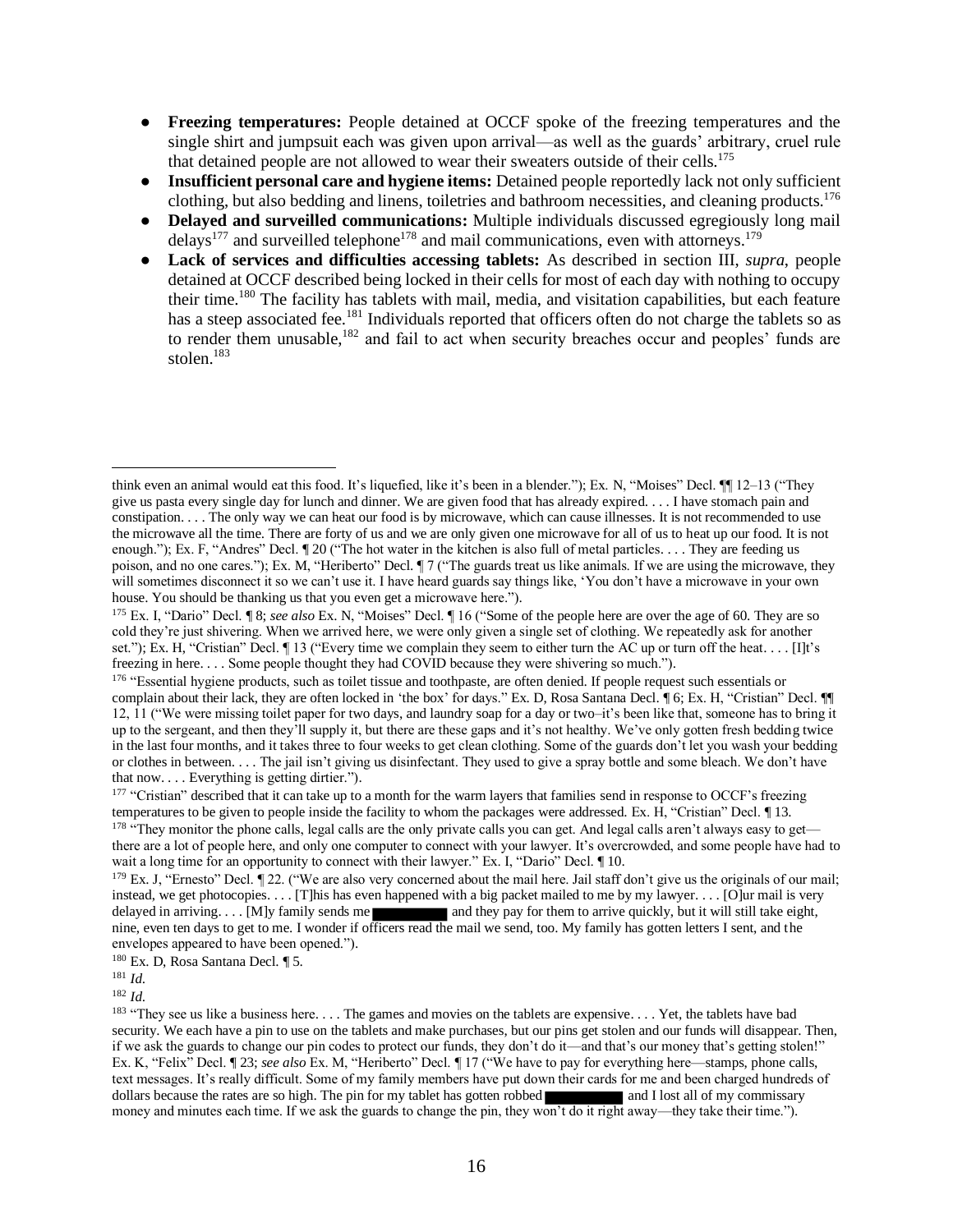Living in such deplorable conditions prompted detained people to conclude that, "I have been treated like a dog here[;] [t]he life here is not a life for a human being,"<sup>184</sup> and that "[t]he people who run this jail have dark hearts."<sup>185</sup>

### **VIII. Recommendations**

In light of the ongoing racist and retaliatory abuse, violence, and medical neglect at OCCF—even after a CRCL investigation and multiple complaints, media reports, and lawsuits—we **request a response in writing within one week** detailing a remedial plan of action. We urge CRCL, pursuant to its authority under 6 U.S.C. § 345, to immediately recommend:

- 1. Release of all individuals detained at OCCF to their communities;
- 2. Termination of ICE's IGSA with OCCF;
- 3. Pending release and termination of the IGSA:
	- a. Investigation of the deplorable conditions detailed herein, including racist and retaliatory physical violence, use of solitary confinement, abuse of power, and medical neglect; and
	- b. Removal of the following officers from any position in which they exercise power over detained people: Officer Richard A. Bloise (Badge No. 366); Officer Ricardo Carde (Badge No. 523); Sergeant Daniel Figueroa; Sergeant Keith Conroy (Badge No. 117); Officer Michael P. Lattimer; Officer R. Laudato (Badge No. 551), and Sergeant Murphy.

We urge your prompt attention to the issues raised in this complaint. For any questions or concerns regarding this complaint, please contact Tania Mattos, Director of Advocacy and Policy, Envision Freedom Fund at (347) 263-7563 or tmattos@envisionfreedom.org, or Cynthia Marlene Galaz, Senior Policy Associate, Freedom for Immigrants at (929) 489-8495 or cgalaz@freedomforimmigrants.org.

Sincerely,

Catholic Charities Community Services Archdiocese of New York 80 Maiden Lane, 13th Floor New York, NY 10038 catholiccharitiesny.org

Envision Freedom Fund 195 Montague Street, 14th Floor Brooklyn, NY 11201 envisionfreedom.org

For The Many 169 Broadway Street Newburgh, NY 12550 forthemany.org

Freedom for Immigrants 1322 Webster Street, Suite 300 Oakland, CA 94612 freedomforimmigrants.org

<sup>184</sup> *Id*. ¶ 18. <sup>185</sup> Ex. K, "Felix" Decl. ¶ 24.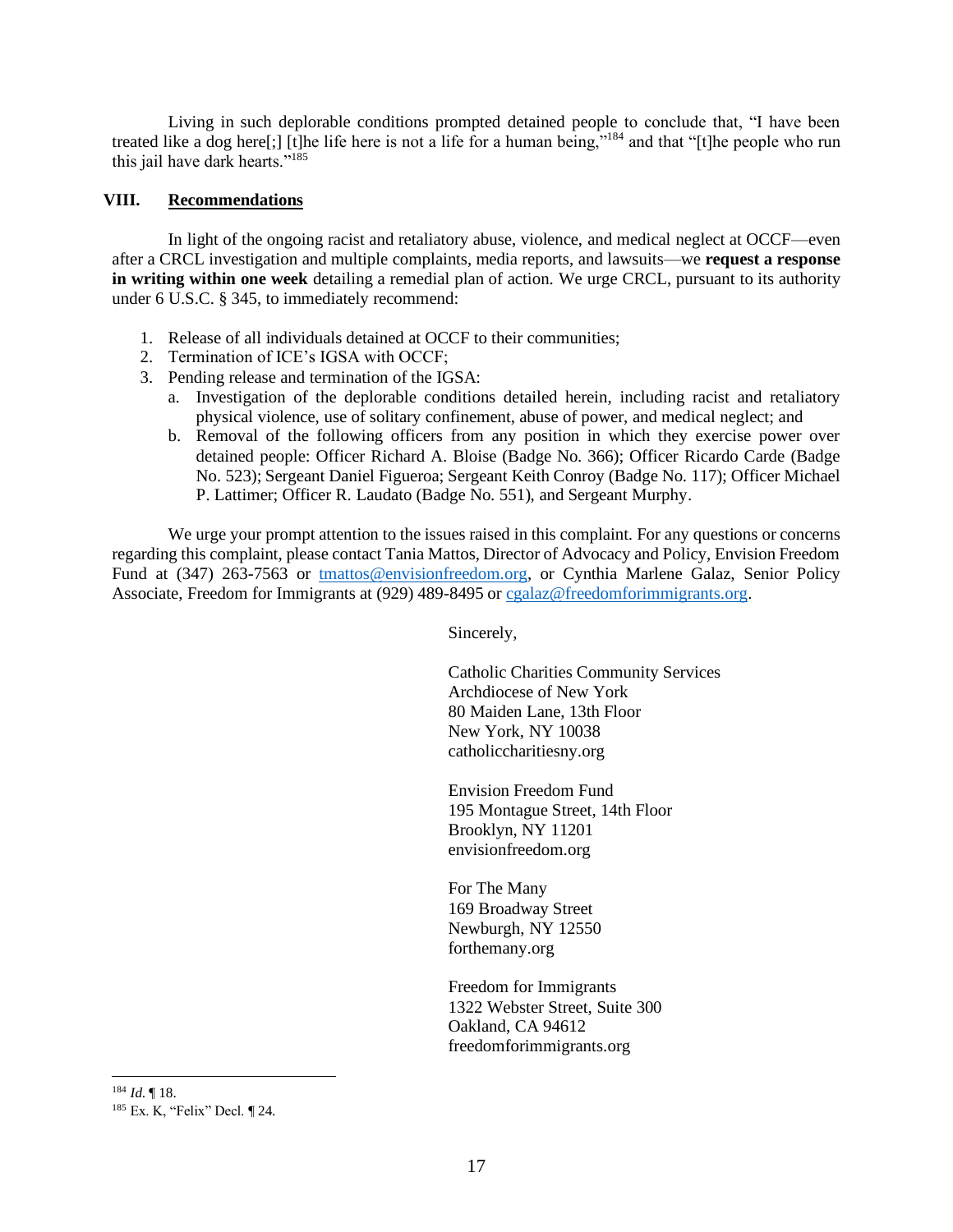Immigrant Rights Clinic New York University School of Law 245 Sullivan Street, 5th Floor New York, NY 10012 law.nyu.edu/immigrantrightsclinic

New York Lawyers for the Public Interest 151 West 30th Street, 11th Floor New York, NY 10001 nylpi.org